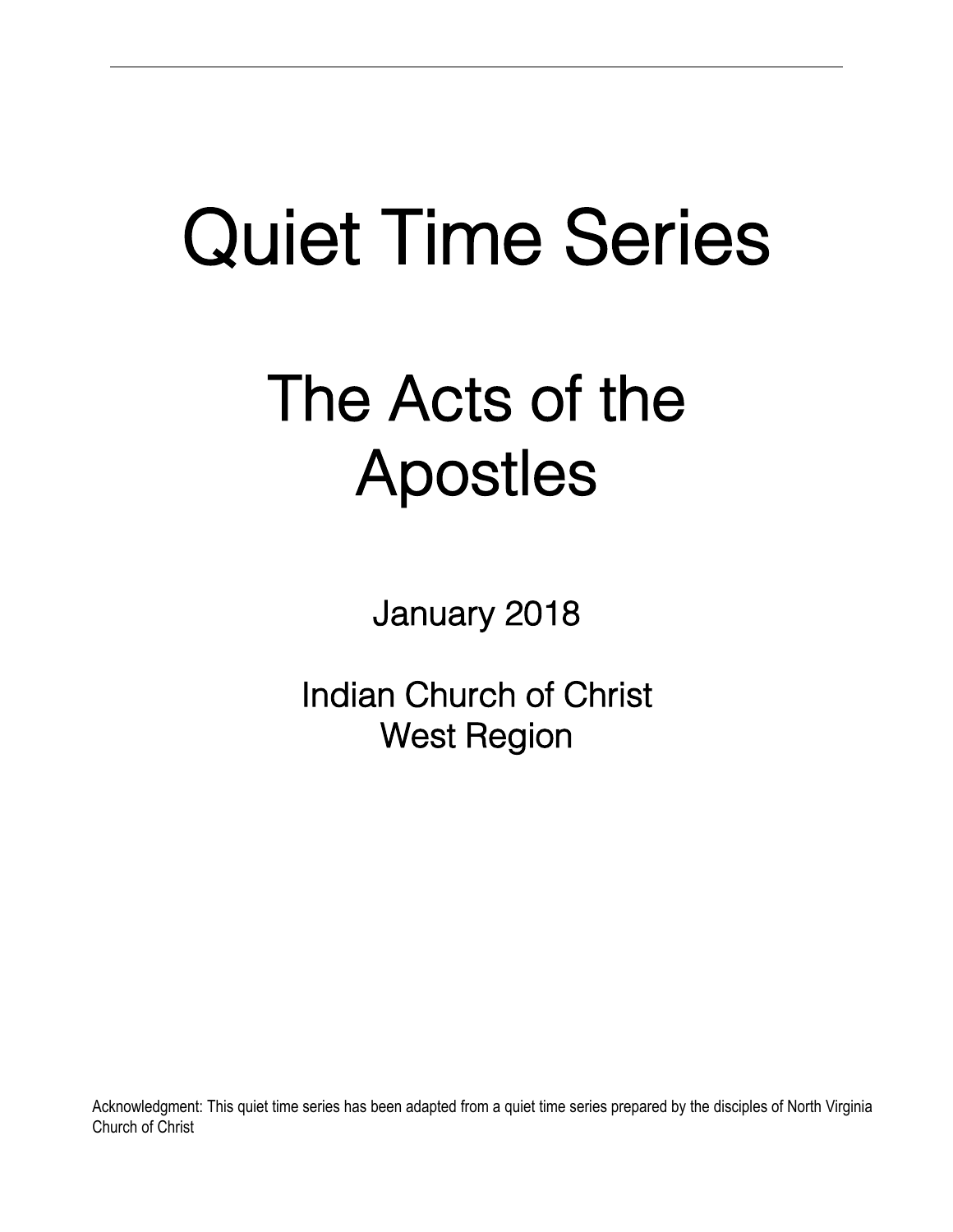## **Table of Contents**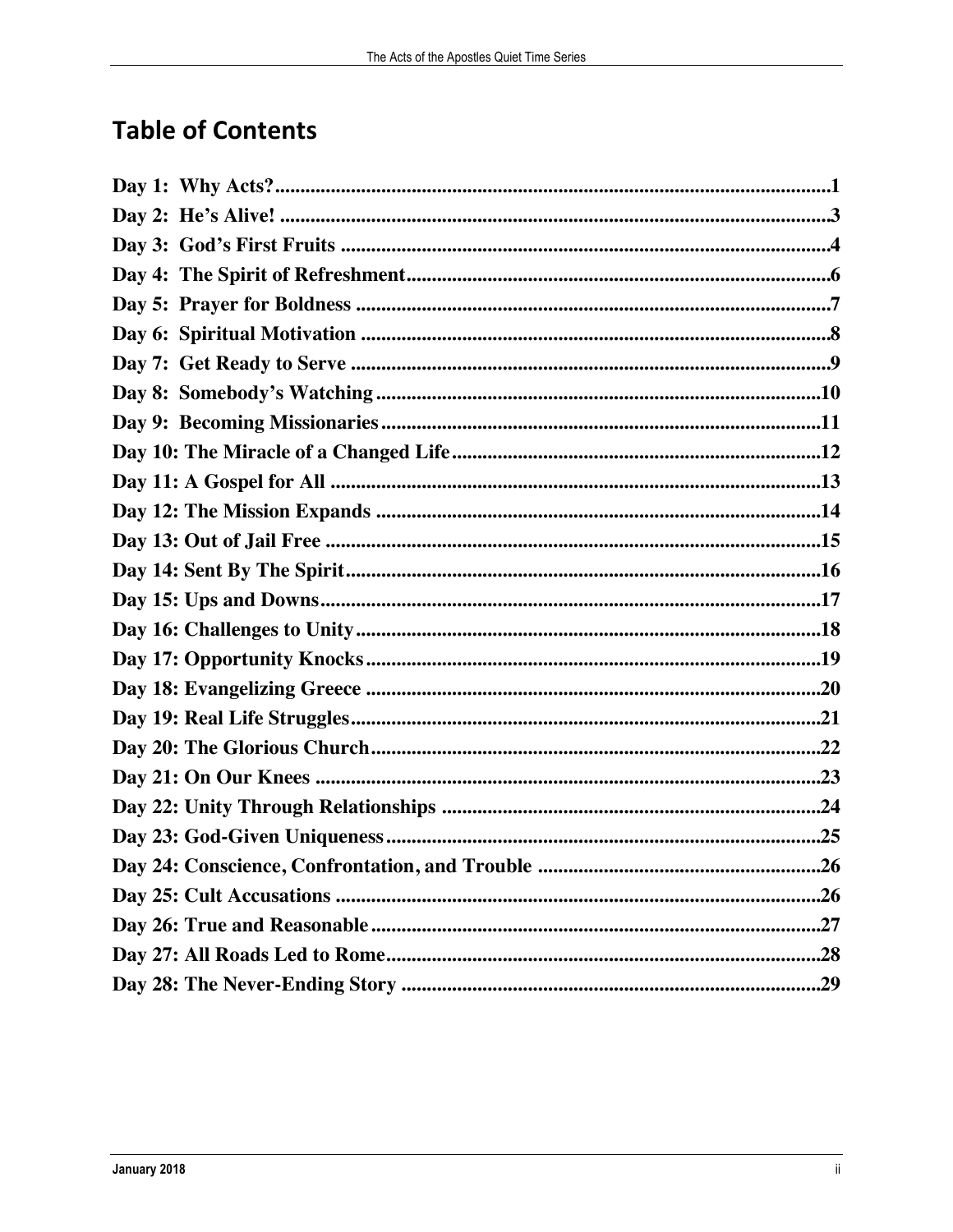## **Day 1: Why Acts?**

#### *Acts 1:1-2*

*"In my former book, Theophilus, I wrote about all that Jesus began to do and to teach until the day he was taken up to heaven, after giving instructions through the Holy Spirit to the apostles he had chosen."* 

Luke, the author of both the Gospel of Luke and the Book of Acts, carefully compiled what today is the authoritative history of how the first disciples lived after Jesus returned to heaven. The Book of Acts remains the only historical book in the Scripture that chronologically documents the events of the early church *(see inserts, "Location and Date")*. Acts provides the

#### *Location and Date: Acts*

*Most scholars date the writing of Acts before the great persecution of 64 AD and the martyrdom of Peter and Paul in 67 AD. The disciples assembled in Jerusalem but later spread throughout Judea and to the ends of the earth (Acts 1:8).*

historical background for the remaining books of the New Testament, helping us to understand why Paul, Peter, James, and John wrote their letters *(see inserts, "Paul's Letters")*. Most of all, Acts presents the new paradigm – God living and moving in the disciples' lives powerfully through a personal relationship with the Holy Spirit. The Holy Spirit leads the church, transforms peoples' lives, and directs disciples to live out the teachings of Jesus.

#### Why study the Acts of the Apostles as we prepare our hearts to learn about the mission?

- 1. Luke: Physician (Col 4:10-14) and Historian (Luke 1:1-4). As a physician, Luke was highly educated and he authored two of the most powerful books in the Bible. As a world-class historian, Luke puts Jesus in historical context, elaborating even more in the Book of Acts on the impact of the gospel throughout the entire known world. He recognized that Jesus brought both physical and spiritual healing. In the Book of Acts, Luke clearly illustrates the power of the Holy Spirit to not only heal people physically, but to give people salvation, joy, and purpose – transforming people's lives through spiritual healing. As we serve others, pray that we also see the great need for physical and spiritual healing and that we let the Holy Spirit use us to minister to each other and those around us.
- 2. **The Gospel's Universal, Transforming Message.** Being a Gentile (non-Jew) uniquely qualifies Luke to explain how this band of "unschooled, ordinary men" (4:13<sup>1</sup>) transformed the lives of Jews and Gentiles alike as they spread the gospel from "Jerusalem, and in all Judea and Samaria, and to the ends of the earth" (1:8). Luke carefully explains the spread of the gospel to the Gentiles, illustrating the universality of God's message for women (Lydia, Priscilla, Tabitha, etc.), heretics (Samaritans 8:4), celebrities (Simon the Sorcerer 8:12), politicians (Dionysius of the Areopagus 17:34, Sosthenes 18:17 & 1 Cor. 1:1), poor, rich, outcasts, and "sinners" (not the religious!). The message of the gospel is universal – for all people, in all nations, and throughout all times. In the Book of Acts, the disciples preach a universal language that communicates to any culture, in any country, at any time in history  $-$  the gospel language of preaching good news, healing the sick, and serving the poor.
- 3. **Cultural Adaptation in the Spirit.** Throughout the Book of Acts, Luke identifies when he was with Paul on his travels by using the pronoun "we" instead of "they"  $(16:10-17, 20:5-21; 27:1-18:16)$ . After the disciples received the Holy Spirit in baptism (2:38), the Holy Spirit directed them whom to anoint (13:1-4), whom to preach to (Ethiopian 8:26, Cornelius 10:1ff, Lydia 16:14, etc.), where to go (Philip 8:39, Paul to Jerusalem 20:22), and even where not to go (Bithynia 16:7). Wherever we go, we are introduced to new customs, sites, smells, sounds, and experiences. Just as Paul adapted his message to the locals (20:22ff), we will be much more effective at communicating across cultures if we understand more about the beliefs,

All references are from the Book of Acts unless otherwise labeled.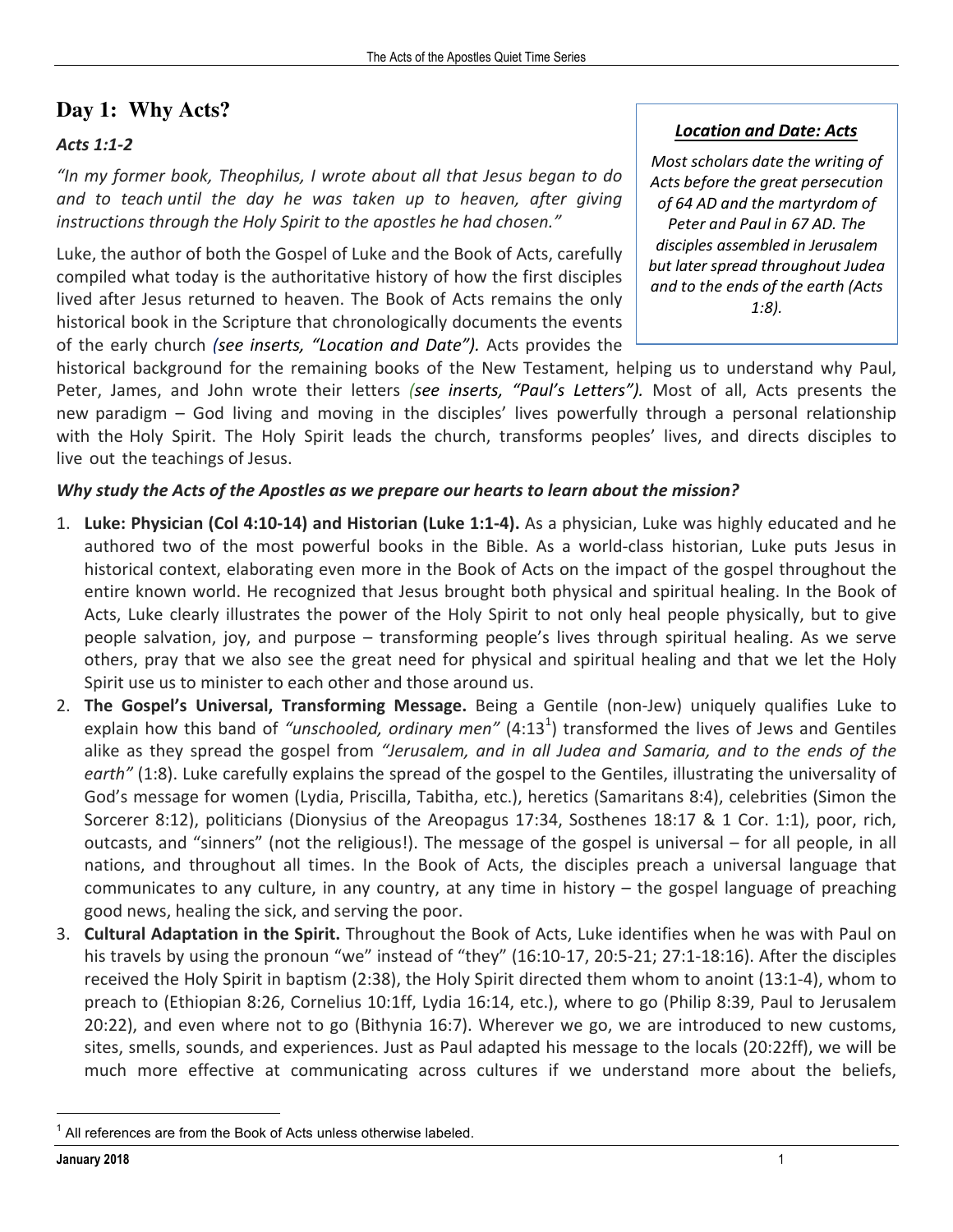background, language, and religion of the people we serve. Ultimately, our confidence comes from the Holy Spirit since Jesus promised that we would be given what we need to say through the Holy Spirit (Mark 13:11). 

- 4. The Holy Spirit is the Power to Serve. Jesus demonstrated the "power of an indestructible life" (Heb. 7:16). He called all of His disciples to "let your light shine before others, that they may see your good deeds and *glorify your Father in heaven" (Mt 5:16).* Paul reminded the disciples of Jesus' words, "It is more blessed to give than to receive" (20:35). The Holy Spirit gave the disciples a spirit of "power, love, and self-discipline" (2 Tim 1:7) that emboldened them to confidently share not only the gospel, but their lives as well (1 Thes. 2:8) to "*declare the whole will of God*" (20:27). We have the same Holy Spirit, the same example of Jesus, and the same calling to "go and do likewise" (Luke 10:37). The Holy Spirit is the Power to Serve.
- 5. **Personal Relationship with the Holy Spirit.** The gospels introduce a personal relationship with Jesus and with our Father in heaven. Jesus promised He would be with them always to the very end of the age. How does that work now that Jesus and the Father are in heaven? God gives us His Spirit, adopting us as His sons, that we may live as Jesus' hands, feet, ears, and mouth to bring this world good news. Our personal relationship with God is a personal relationship with His Spirit! Let's get to know God's Holy Spirit better as we study the Book of Acts!

#### *What is your prayer for your heart in preparation for study of the Book of Acts?*

*What* specific goals would you like to set for this quiet time series (e.g., understanding God's mission, recapturing the missionary spirit of the disciples, finding a more personal mission for you)?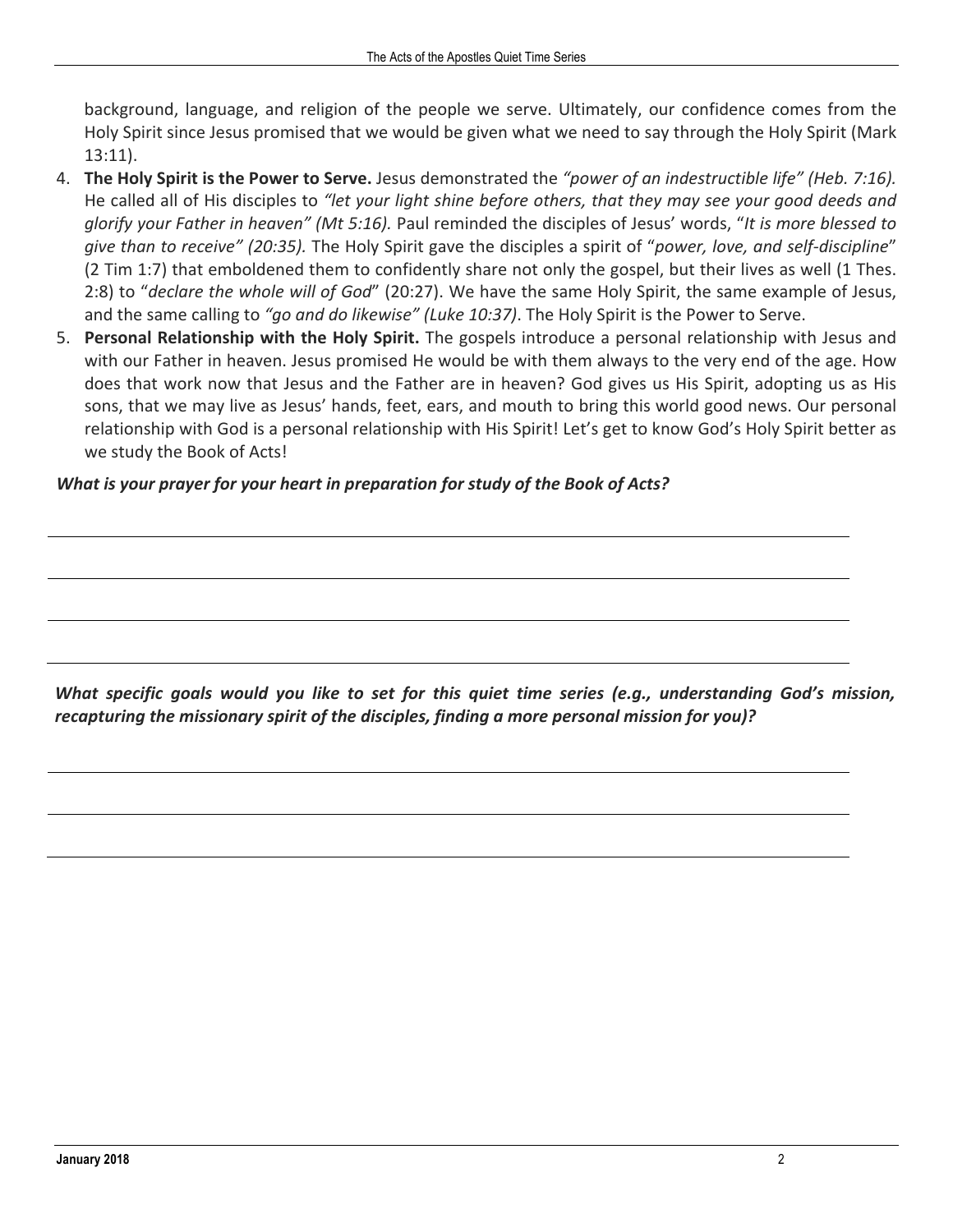## **Day 2: He's Alive!**

Matthew, Mark, and Luke all end their gospels with Jesus resurrection and the "Great Commission." Luke's account of the resurrection shows Jesus' humanity  $-$  He even encouraged them to touch his scars (Luke 24:39). Read the last few verses of Luke before we get into Acts:

Luke 24:45-53 Then he opened their minds so they could understand the Scriptures. He told them, "This is what *is* written: The Messiah will suffer and rise from the dead on the third day, and repentance for the forgiveness of sins will be preached in his name to all nations, beginning at Jerusalem. You are witnesses of these things. I am going to send you what my Father has promised; but stay in the city until you have been clothed with power from on high." When he had led them out to the vicinity of Bethany, he lifted up his hands and blessed *them.* While he was blessing them, he left them and was taken up into heaven. Then they worshiped him and returned to Jerusalem with great joy. And they stayed continually at the temple, praising God.

*Read Acts 1 and consider these devotional thoughts:* 

**Alive To Us.** People saw Jesus crucified. Then, *"he presented himself to them and gave convincing proofs that he* was alive" (1:3). Jesus convinced people who watched Him die that He was in fact ALIVE. What a concept! First God appeared in the flesh, proving that God is ALIVE and that He cared about us. Then Jesus died and comes back, proving to them that He resurrected from the dead!

*How has Jesus convinced you that He is alive in your own life?* 

**Relationship With The Spirit.** Acts records the final days where Jesus physically lived with these disciples (later, He appears to Paul!). How precious that time must have been to them. What did He talk about? *"He* appeared to them over a period of forty days and spoke about the kingdom of God" (1:4) and he spoke about the gift His Father promised... the Holy Spirit  $(1:5)$ . For 3 years, Jesus walked with them  $-$  God ALIVE in the flesh walked with them! He taught them about this "gift" that one day they would receive through baptism (John 3:5); the very Spirit that would teach them what to say when they were in trouble (Matt 10:17-20); who would actually be like Living Water living inside them (John 7:37-39); who would speak directly to the Father as an advocate (John 14:15-18); who would be their teacher (John 14:24-27); and who would live through them to glorify God (John 16:12-16).

How can you grow in your personal relationship with the Holy Spirit?

**Can You Wait?** Jesus told them to wait for the gift. They wanted Jesus to restore the (physical) Kingdom of Israel - NOW! Jesus told them, "It is not for you to know the times or dates the Father has set by his own *authority"* (1:7). But it's so hard to wait!

*Can you think of times you have had to wait (spiritually) for God to move? Did the Lord deliver? How?*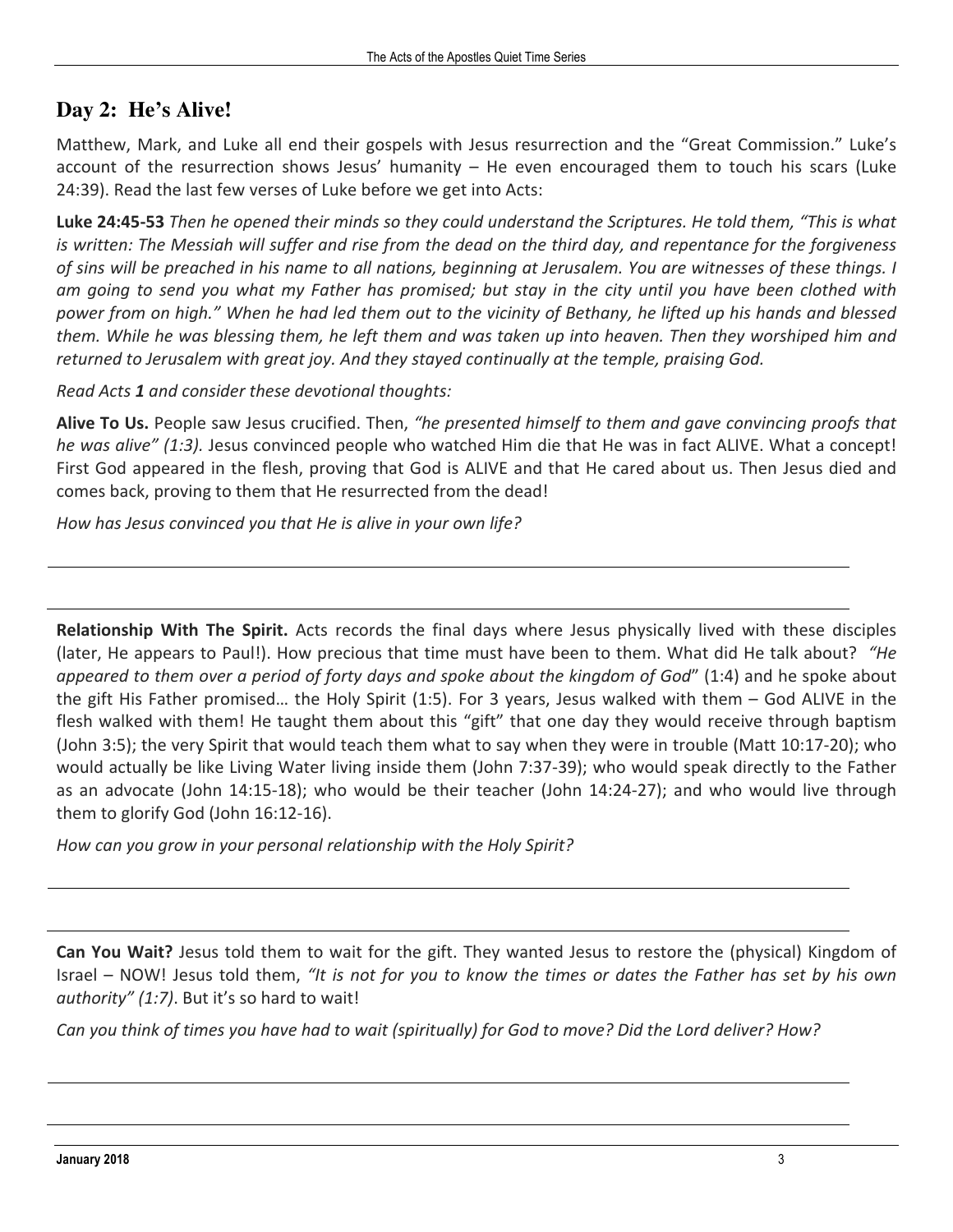**The Ends of the Earth.** Acts 1:8 is often referred to as the outline of the Book of Acts: *"you will be my* witnesses in Jerusalem, and in all Judea and Samaria, and to the ends of the earth." As we seek to understand the mission that God has given us as individuals and the church, we must remember that it is the Holy Spirit who gives us the ability and power to share Jesus's love to the ends of the earth!

**Connect to the Holy Spirit in Prayer.** Jesus promised that He would not leave them as orphans. They would miss Him, but they would have one greater – the Holy Spirit – as their counselor. Jesus leaving them must have been hard, but the disciples were CONSTANTLY PRAYING. They never stopped talking to Jesus!

*How can you make more time to pray today?* 

## **Day 3: God's First Fruits**

*Read Acts 2 and consider these devotional thoughts:* 

Harvest of Souls. Pentecost means the "fiftieth day." The Jews gathered for the Pentecost festival, called the "Feast of Weeks," or the "Feast of Fruits" (Exodus 23:16, 34:22, Numbers 28:26, Deuteronomy 16:9). During this festival the Jews dedicated the first fruits of the harvest to God. Later this became a celebration of God giving Moses the law on Mount Sinai. Here in the Book of Acts, we find Jews from all over Israel gathered in Jerusalem to celebrate. God chose the perfect time for all

#### *Location and Date: Acts 2*

*AD 30: Most scholars date the coming of the Holy Spirit to initiate the church to AD 30, about 50 days after the crucifixion. Jews from all over the world (2:9) converged on Jerusalem to celebrate Pentecost.*

the Jews from "every nation under heaven" (2:5) to hear the good news of the New Covenant and bring the "first fruits"  $-$  a bountiful harvest of souls harvested to become the newly-born church of Christ.

**Put Yourself There.** God demonstrated the power of this event through a special appearance of the Holy Spirit: "all of them were filled with the Holy Spirit and began to speak in each others tongues as the Spirit enabled them" (2:4). Imagine being one of the disciples that day. One moment you are praying with your brothers and sisters, and the next moment, you see supernatural "tongues of fire" landing on you and the other disciples. You feel compelled by the Spirit to come down out of the upper room and start speaking to the crowd. But instead of your native language, out comes a language you have never studied. Your mind is blown. You are carried away in the energy of the moment. People all around are filled with awe. This unique event helped the people recognize and declare the wonders of God.

*Describe a time in your life where you truly felt God moving in a miraculous way.* 

**Prophesies are Promises.** Peter, the reformed coward, restored in his relationship with Jesus (John 21), now stood boldly, preaching the first ever gospel sermon. With supernatural boldness and insight, he addressed the Jews and explains in detail the fulfilment of the Old Testament prophecies and promises:

- God's promise to pour out His Spirit on all people (Joel 2:28-32)
- God's promise to not abandon Jesus in the grave and His body would not see decay (Psalm 16:8-11)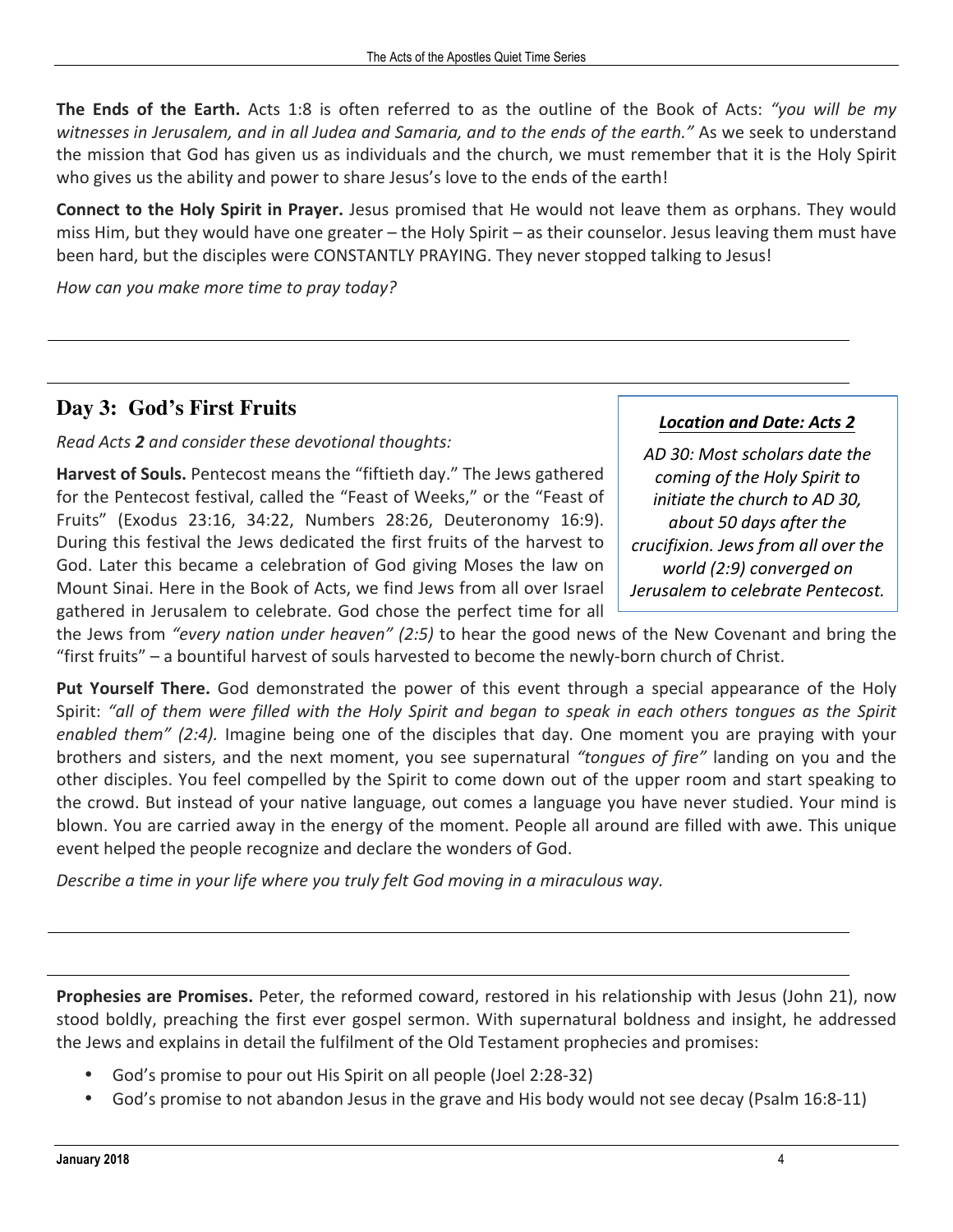• God's promise to exalt Jesus, pour out His Holy Spirit, make His enemies a footstool, and elevate Jesus as Messiah (Psalm 110:1)

God's Word is filled with promises. What promises mean the most to you spiritually?

**It's Personal.** Peter's sermon climaxed with a bold proclamation: "Therefore let all Israel be assured of this: God has made this Jesus, whom you crucified, both Lord and Messiah." When the people heard this they were *cut* to the heart and said to Peter and the other apostles, "Brothers, what shall we do?" Peter preached the promises and made each promise personal for them.

*How do the prophecies about Jesus and the personal responsibility for crucifying Jesus cut you to your heart?* 

**God's Gift.** Even though we know our guilt, we know the story doesn't end there. God's heart for His people was not just to see them take responsibility, but also for them to receive a gift.

*Peter replied, "Repent and be baptized, everyone of you, in the name of Jesus Christ for the forgiveness of your* sins. And you will receive the gift of the Holy Spirit. The promise is for you and your children and for all who are *far off- for all whom the Lord our God will call." (36-39)*

Thinking about what we have been learning about the Holy Spirit. What is so amazing about this gift?

**Be Warned.** Peter warned them, "Save yourselves from this corrupt generation." Has anything changed today? We live in a society that feeds off of selfishness and the continual lust for "more." Materialism grips our hearts in ways we cannot even see until we realize that we are neglecting people to get more "things." The Holy Spirit – this gift – "gives us the mind of Christ" (2 Cor. 2:16). However, unless we offer our "bodies as a living *sacrifice,"* refusing to *"conform to the pattern of this world,"* and be *"transformed by the renewing"* of our minds, we will not even know what "God's will is—his good, pleasing and perfect will" (Romans 12:1-2).

*The warning Peter gave 2,000 years ago still applies today. Are you willing to warn people about this generation? YES / NO (circle one)* 

Acts 2 finishes with a beautiful image of the fellowship of the believers: "They devoted themselves... they had *everything in common... and the Lord added to their number daily" (2:42-47).* 

*During* the coming weeks, how can you devote yourself to the body of Christ more? What would it look for *you* to have everything in common at church, in your ministry or small group, or in your family?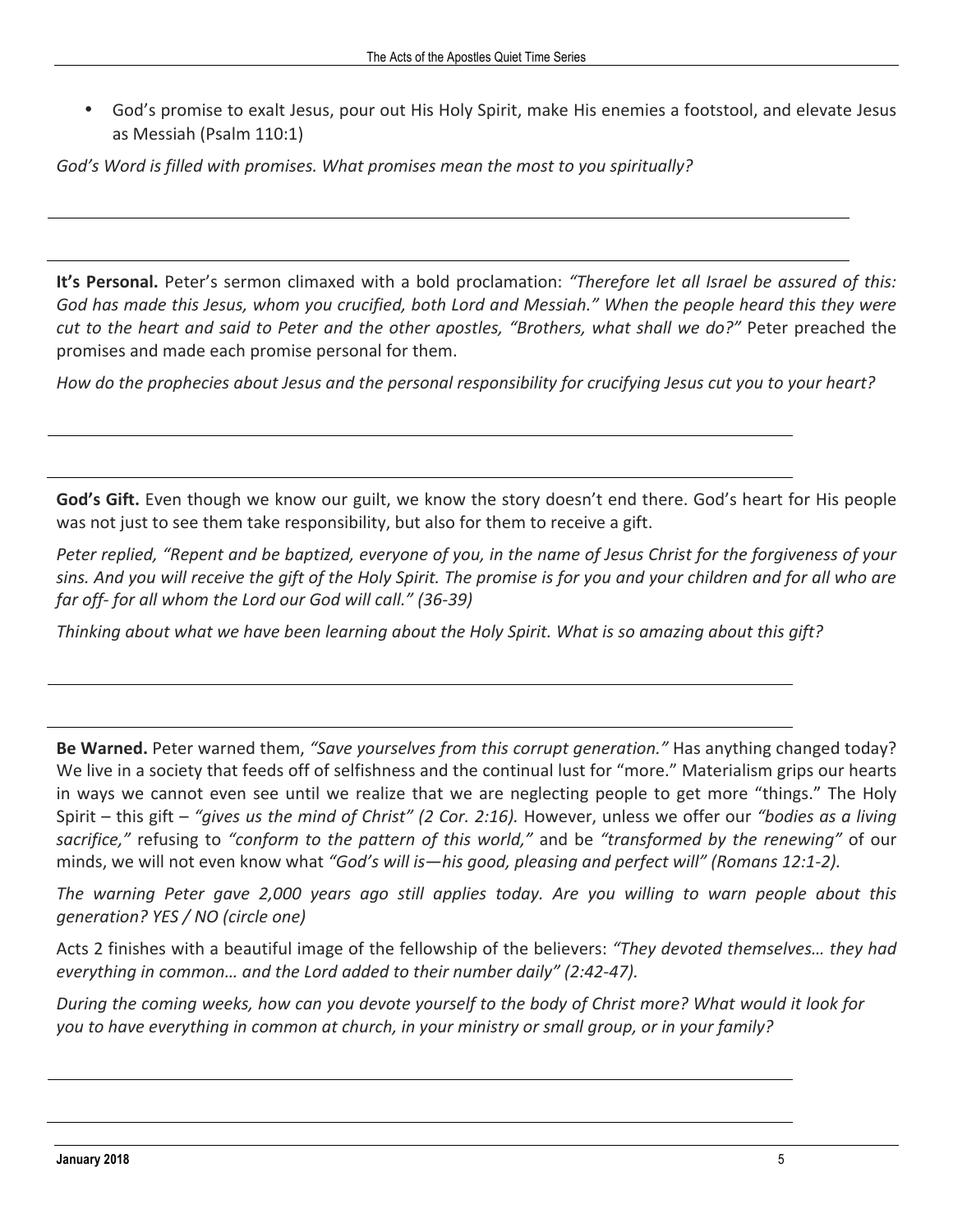## **Day 4: The Spirit of Refreshment**

#### *Read Acts 3 and consider these devotional thoughts:*

In the previous chapter Peter opened the gates of the Kingdom of God. The Holy Spirit introduced Himself with power and now began to live inside thousands of disciples with more and more getting baptized everyday. All the disciples immersed themselves in fellowship and worship. This initial picture of the Kingdom of God provided a powerful example that the Holy Spirit was now ready to multiply to the ends of the earth through the disciples. The Holy Spirit acted purposefully. His miraculous power drew crowds, opening the door for the disciples to preach the good news. This enabled God to demonstrate His ultimate purpose: the power of lives transformed by the gospel saving those in need. This same power is available to us every time we proclaim the Word of God to lost souls today.

Acts 3 opens with Peter and John in Jerusalem, going to the temple to pray. A lame beggar asked them for money, but Peter knew the man needed something more incredible. *"Silver or gold I do not have, but what I do have I give you. In the name of Jesus Christ of Nazareth, walk." Taking him by the right hand, he helped him*  up, and instantly the man's feet and ankles became strong (3:6-7).

**Tap the Power.** Maybe you can relate to Peter and John when they shared that they didn't have any money! When you feel like you don't have anything to give, what can you do? We may not be able to heal, but we can tap into the same power that healed this lame beggar through prayer. Consider the insights on the power of prayer from James 5:15-18:

And the prayer offered in faith will make the sick person well; the Lord will raise them up. If they have sinned, they will be forgiven. Therefore, confess your sins to each other and pray for each other so that you may be healed. The prayer of a righteous person is powerful and effective. Elijah was a human *being, even as we are. He prayed earnestly that it would not rain, and it did not rain on the land for three and a half years. Again he prayed, and the heavens gave rain, and the earth produced its crops.* 

Though you may feel like you don't have much to give, remember the giver! If you are tapping into the Spirit living in you, you have the power to give – through your time, your heart, and your PRAYERS!

How can you tap into the power of the Holy Spirit more in your life?

**Chain Reaction.** Change is powerful. Once this man was healed, no one could stop him. He was "walking and jumping, and praising God." People saw him and praised God. His change showed others that God healed him and filled him with joy. Peter gave all the credit to God and spoke of how it was all possible through Jesus: *"Why does this surprise you? Why do you stare at us as if by our own power or godliness we had made this man* walk?" (3:12). Later we read, "But many who heard the message believed; so the number of men who *believed grew to about five thousand"* (4:4).

*One change in this man's life led to a chain reaction. How can this happen today?*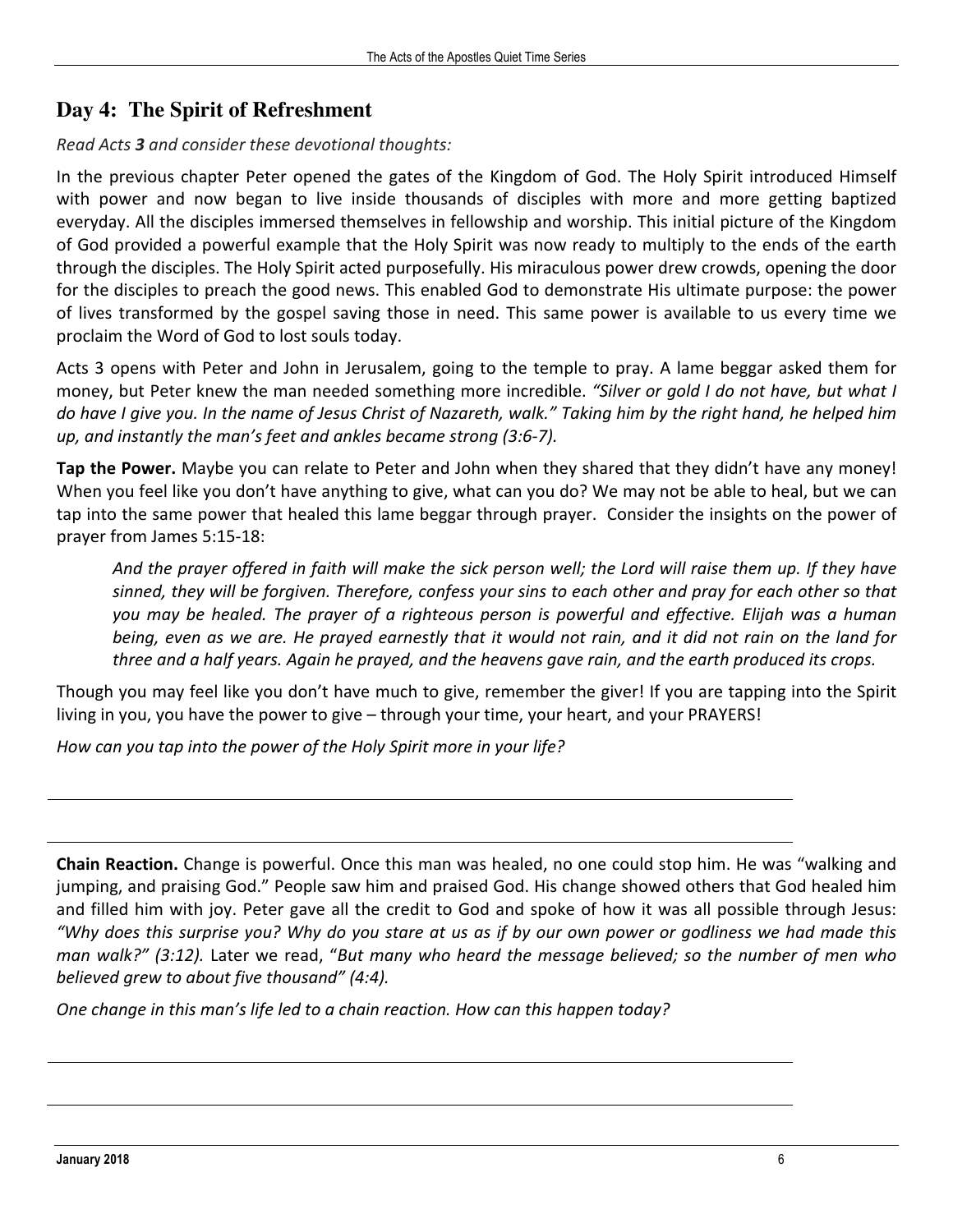**Refreshment from God.** When we do great things for God, how easy is it for us to think that it is because of our strength? Peter gave all of the glory to God. He turned to the onlookers and challenged them, "Repent, then, and turn to God, so that your sins may be wiped out, that times of refreshing may come from the Lord" *(3:19)*. The message is simple: Put God in charge (repent), give Him the glory, and you too will experience His refreshment. Drink the refreshment of the Spirit! We know this feeling. When we give things over to God, we change and we feel God moving again in our lives  $-$  it breathes life into us and then we can help refresh others! 

*What* sin can you confess and repent of so God can bring that refreshment? How can you give more glory to God with the ways He wants to use you?

## **Day 5: Prayer for Boldness**

*Read Acts 4 and consider these devotional thoughts:* 

Acts 4:16-17 "What are we going to do with these men?" they asked. "Everyone living in Jerusalem knows they *have performed a notable sign, and we cannot deny it. But to stop this thing from spreading any further among* the people, we must warn them to speak no longer to anyone in this name."

**Jealousy.** Acts 2 says that they "enjoyed the favor of all the people." We have all lived long enough to know that life has its mountains and its valleys. Jesus, who never sinned, faced the wrath of the religious authorities. Why? Jealousy. They probably thought to themselves, 'What if the people see that these men are truly from God, then they will start following them, and it will threaten us?' They were *"greatly disturbed"* (4:2), so they called Peter and John in to question them. Most of us would be terrified being questioned by the authorities.

*What discourages you? How can we imitate the heart of Peter and John and not let these things keep us from doing God's work?*

**An Act of Kindness.** Peter, filled with the Holy Spirit, asked them why they were trying to stop them from performing "an act of kindness" done in the name of Jesus. He proclaimed, "Salvation is found in no one else, *for there is no other name under heaven given to mankind by which we must be saved" (12).* They wanted to stop them, but they could not refute his words. There's something very pure-hearted about doing what is right. As we serve in the name of Jesus, our light is shining and people can't refute a gospel that meets peoples' needs! 

**Courage from Jesus.** These educated authorities recognized something different about the disciples: "when they saw the courage of Peter and John and realized that they were unschooled, ordinary men, they were astonished and they took note that these men had been with Jesus" (13). The uneducated disciples displayed courage and everyone wanted to know where all this came from. There was only one answer: these men had been with Jesus.

It is time for us to be with Jesus. As you read this devotional series, are you spending time with the Bible or are *you* spending time with Jesus? Take a moment to re-orient and pray: **Jesus, I am here to be with you. Fill me** *with* your courage as I surrender my life to the Holy Spirit and to live for you.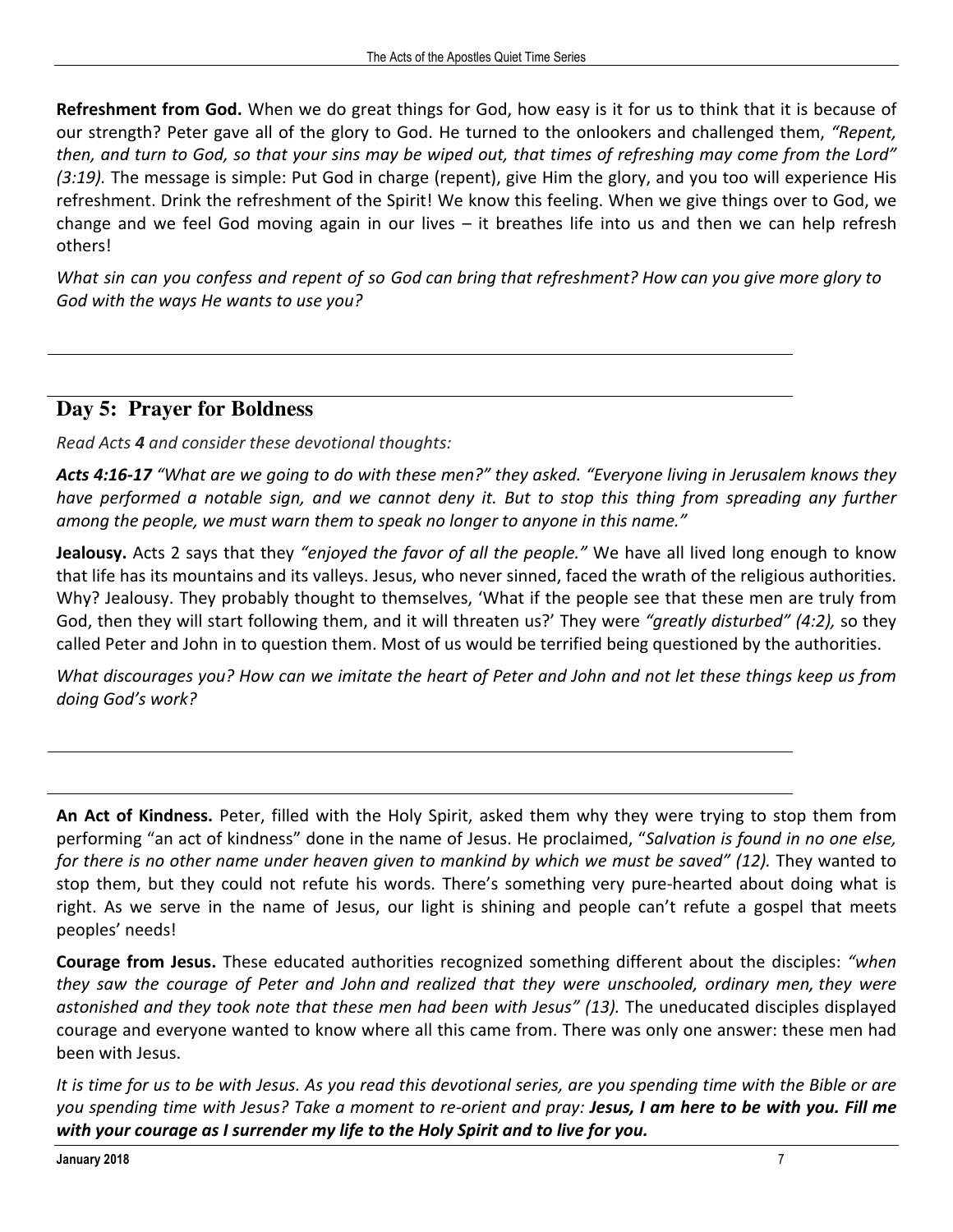**Raging Enemies.** Every story includes an adversary. In the Book of Acts, Luke did not mentioned Satan frequently, but we can certainly recognize the enemy at work. As Peter and the disciples started their Jesuspreaching ministry, Satan stirred up persecution, as expected. The Sadducees plotted how to stop these men from influencing so many people and tried to detain Peter and John, ordering them to stop speaking. Sounds discouraging. What was their response? They joined the other disciples in what many call the "Prayer for Boldness"! Instead of praying to change the authorities, they prayed to change their hearts – they prayed, "Enable your servants to speak your word with great boldness."

**Encourage Defeats Discourage.** We all get discouraged. Maybe you shared your faith and no one responded. Maybe you've been told to stop sharing your faith. Maybe circumstances in your life seem to make you ineffective at living out what you believe God wants you to do. Maybe Satan has indeed won a few victories. Is this your response in prayer? "We'll shout louder than the devil, Lord make us all bold!" Our prayers must be passionate, honest, desperate, and filled with the Holy Spirit.

**Great Unity.** The disciples' prayers shook the place (31-35)! They were filled with the Holy Spirit and spoke boldly! The believers came together, united in their love for God, sharing everything they had. The encouragement and unity that the disciples experienced in the body of believers strengthened them and gave them the ability to do more than they ever thought they could! God worked to bring unity to this uneducated rag-tag assembly of Jews from throughout the world. How? Through their love (in action) for one another.

God loves when we are unified and put each other's needs before our own needs. How can you implement this *attitude at church and in your own personal life?*

## **Day 6: Spiritual Motivation**

*Read Acts 5 and consider these devotional thoughts:* 

**Appearance**. Ananias and Sapphira sold a piece of their land for the Lord! What a great thing, right? However, Peter revealed the true heart behind their gift  $-$  after they saw many disciples including Barnabas sell property  $(4:32-37)$ , they wanted to look like they were being just as sacrificial. God does not look at us and merely want us to give Him lots of money and time

(all of it already belongs to Him anyways!), but rather He wants us to give wholeheartedly out of our joy and with sacrificial hearts. Ananias and Sapphira lost their focus on God and became concerned about their appearance before men. This caused them to lie and ultimately pay the price of losing their lives.

*How* easy is it for us to do things so that on the outside it looks like we have it all together? How can you get *your heart of joy back for God (or continue to have joy when serving God)?* 

*Location and Date: Acts 5*

*AD 34: The church was still centered in Jerusalem. Around this time, Paul also moved to Jerusalem to study under Gamaliel.*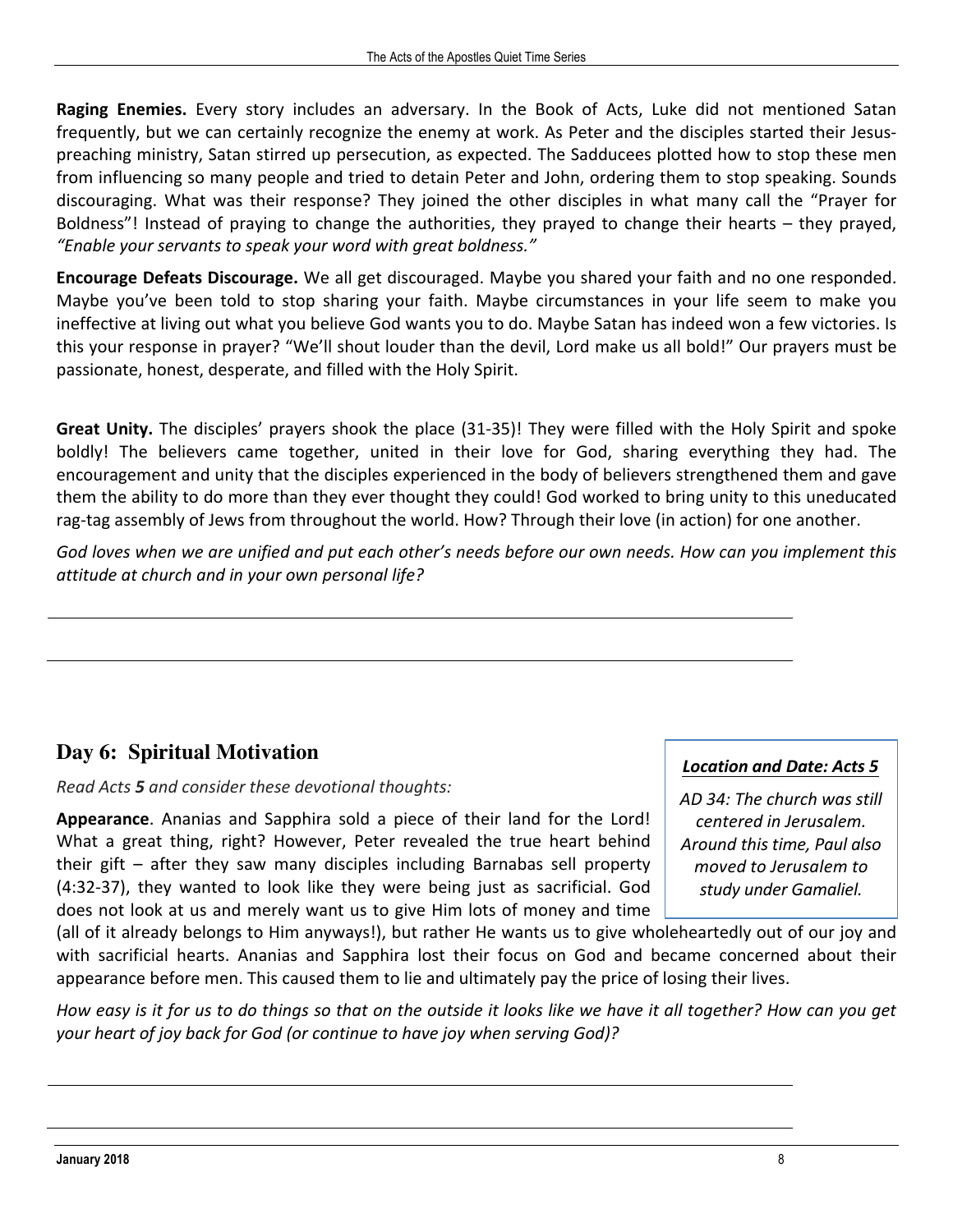Perseverance. The apostles continued to preach and perform miracles. "Then the high priest and all his associates, who were members of the party of the Sadducees, were filled with jealousy." The authorities threw the apostles in jail but the Holy Spirit freed them. What did they do after being jailed and warned to stop preaching? They returned to preach publicly! Nothing was going to stop the apostles from doing God's work. They were spiritually motivated by "the new life" that they had been given. They boldly declared, "We must *obey* God rather than human beings!" They weren't thinking of their comfort or safety, but were filled with courage and joy from the new life that God had given them through Jesus Christ.

What challenges can your new life help you persevere through?

#### **Day 7: Get Ready to Serve**

*Read Acts 6 and consider these devotional thoughts:* 

**Conflict Within.** Just as the apostles overcame persecution, they returned to find conflict between fellow disciples. Every group must deal with conflict, whether at church, in the workplace, at home, or even on a service team. We shouldn't be surprised when we find ourselves in the midst of conflict in the church. The leaders wanted to focus on prayer and the ministry of the Word, but they needed help!

*What conflicts you are facing right now?* How are you dealing with them?

*Location and Date: Acts 6-9*

*AD 35-38: Caligula was appointed Roman Emperor; Pontius Pilate died; and, Saul witnessed the stoning of Stephen, organized extensive persecution, and headed to Damascus where he met a surprise visitor…*

**Spiritual Servants.** The disciples found seven men "full of faith and the Holy Spirit" and prayed over them. The disciples relied on God in prayer and the power of the Holy Spirit to take care of their ministry. The results? *"So the word of God spread. The number of disciples in Jerusalem increased and a large number of priests became obedient* to the faith" (6).

*Do* you consider yourself ready to serve – "full of faith and the Holy Spirit"? How can you get more ready?

**Ready for Persecution**. Luke introduced Stephen as a man *"full of God's grace and power."* What a great way to be introduced! He was doing God's will when opposition arose. When members of the Synagogue began to dispute with him, Stephen relied on the Spirit who gave him the words to speak. Opposition continued as people lied about him (12-14).

*Even* when we are doing work for God we will face opposition, possibly from "religious" people. How can we *stand firm during these times?*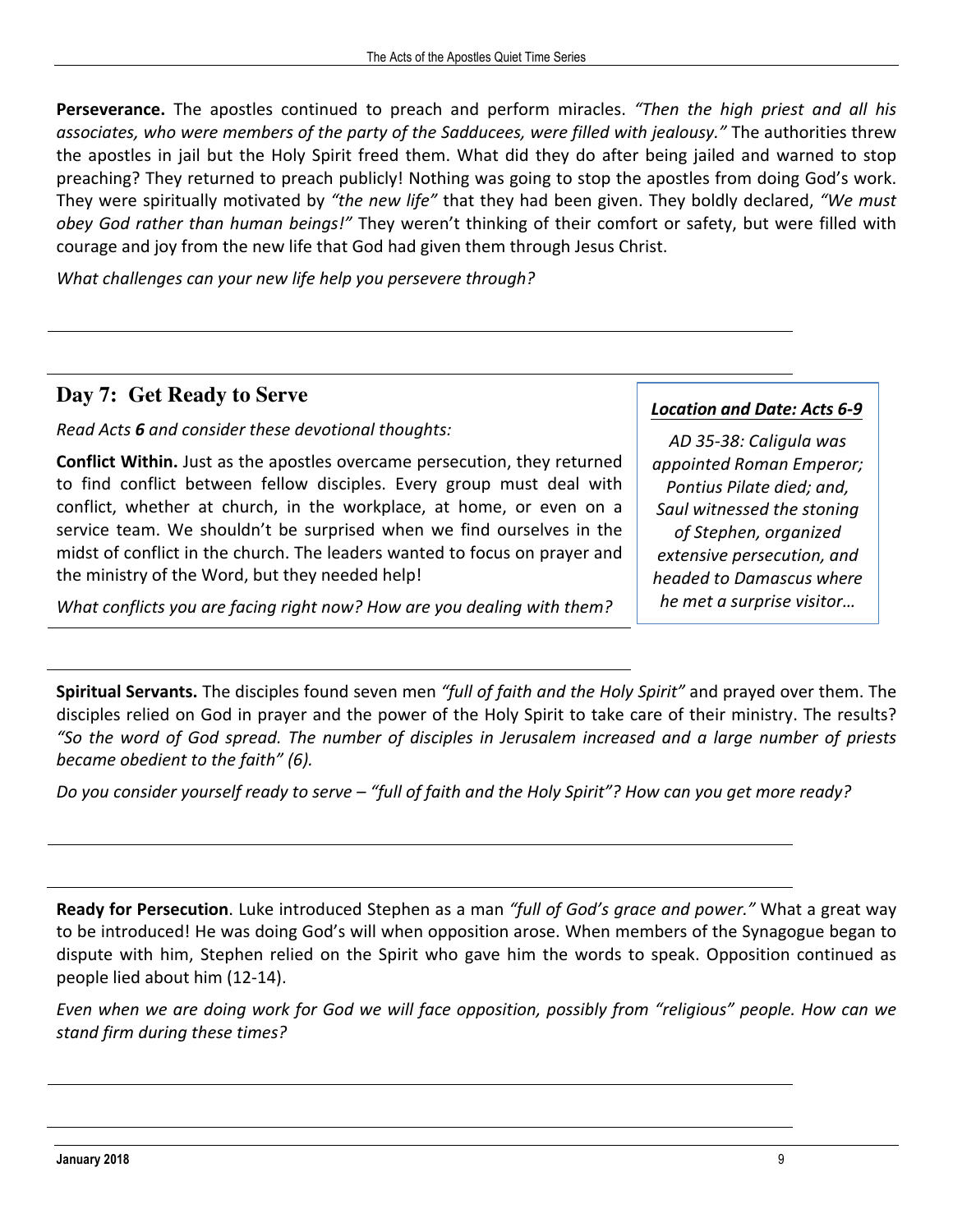## **Day 8: Somebody's Watching**

#### *Read Acts 7 and consider these devotional thoughts:*

**Resistance.** The Sanhedrin confronted Stephen. In response, Stephen bravely challenged the Sanhedrin, reciting the Old Testament storyline culminating with God delivering the promised Messiah. He explained the Jewish history, showing all the ways that God moved through Israel's history, and yet how time after time the Jews resisted God! Stephen knew the Word of God – he applied the Old Testament to his life and theirs.

*What can you do to improve your knowledge of the Word of God to be able to refute or respond when confronted or persecuted?* 

**You Better Check Yourself.** Before we get self-righteous about the Jews' reaction, let's reflect on our own hearts. Jesus called his disciples to 100% commitment to God's will all the time, in every circumstance, and no matter what the cost. When we compromise our commitment, give half-heartedly, or ignore the call to discipleship, we resist the Spirit's call.

*How do you find yourself resisting the Holy Spirit?* 

**Fighting Back.** Stephen boldly addressed the religious leaders, proving to them from Scripture that following God was not about "keeping the Law" or following the rules, but rather loving God, listening to His Spirit, and obeying Him out of a humble love! Stephen stirred the hearts of the people, but they continued to be hardened and filled with rage. He finished his message with a strong rebuke of the Jews:

 *"You stiff-necked people! Your hearts and ears are still uncircumcised. You are just like your ancestors: You*  always resist the Holy Spirit! Was there ever a prophet your ancestors did not persecute? They even killed those who predicted the coming of the Righteous One. And now you have betrayed and murdered him—you who *have received the law that was given through angels but have not obeyed it."* (51-53)

Stephen challenged the hearts of these men, confronting them rather than shrinking back.

How do you react when your faith is attacked?

**Somebody's Watching.** As the emotions climaxed, they decided to stone Stephen. Stephen trusted God, accepting their wrath, and even forgiving the persecutors saying, "Lord, do not hold this sin against them" *(60).* As all of this happened, Saul was watching.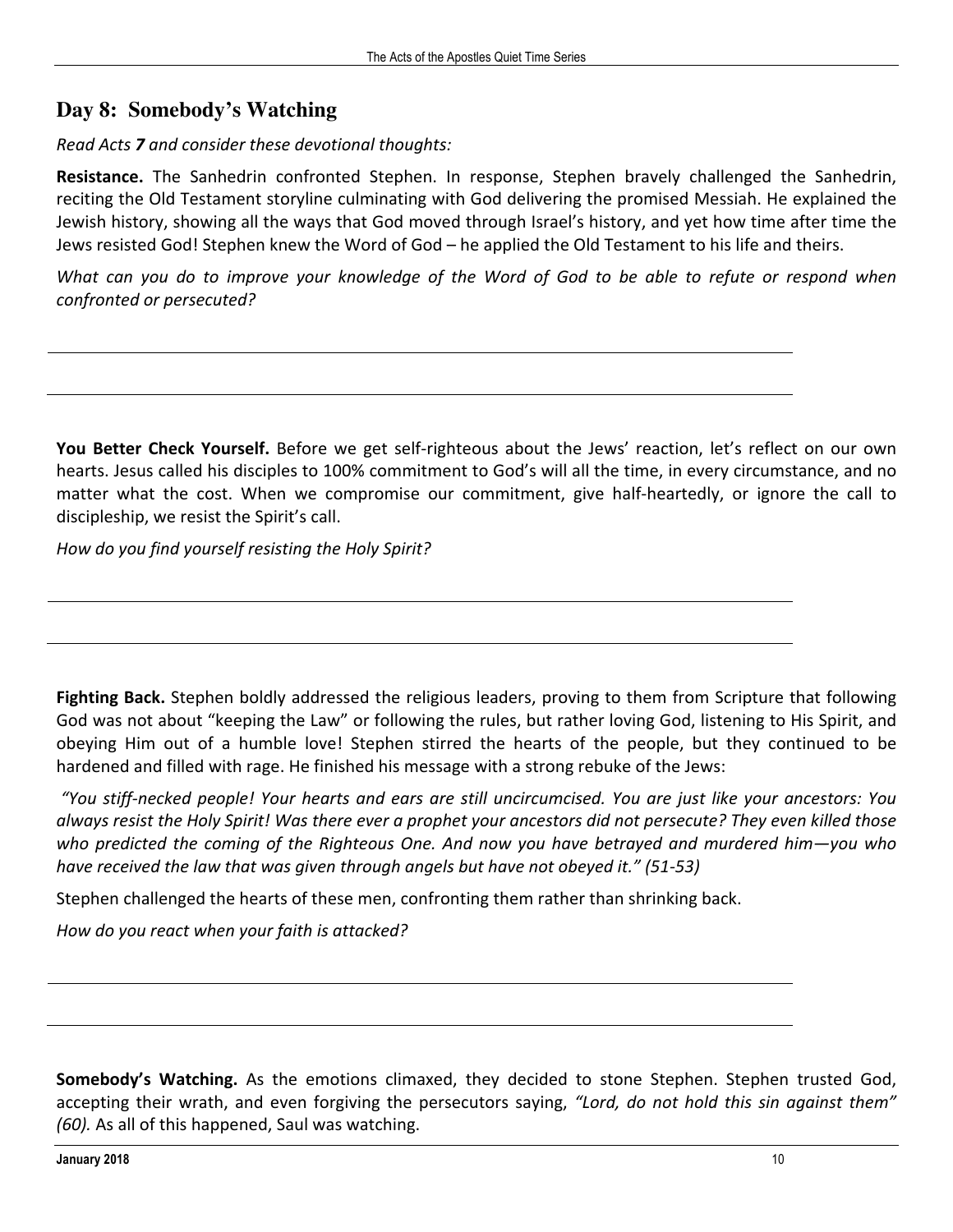*Who is watching you and seeing your faith? List some people who are watching...* 

#### **Day 9: Becoming Missionaries**

*Read Acts 8 and consider these devotional thoughts:* 

*Saul* just went wild, devastating the church, entering house after house after house, dragging men and women off to jail. Forced to leave home base, the followers of Jesus all became missionaries. Wherever they were scattered, they preached the Message about Jesus. (Acts 8:3-5, MSG)

**Missionaries**. After Stephen's stoning, the persecution heated up. Saul took the lead, believing God called him to destroy the Jesus movement. God scattered the apostles throughout Judea and Samaria, turning them into the first Christian *"missionaries."* 

*Why* do you think it took the apostles so long to leave Jerusalem and begin to reach "all nations"?

**Heart Check**. Crowds gathered, anticipating amazing miracles from the apostles. Phillip met Simon the Sorcerer, a local con artist who used "magic" to win people over. After Phillip converted Simon, Simon wanted to possess the same power the apostles had  $-$  to pass on the gifts of the Holy Spirit to their followers. He even offered the apostles money for that power! Simon needed a heart check. It is not clear from the story if Simon's repentance was genuine, but we can relate with his struggles. At one time or another, we have all been guilty of desiring attention, being selfishly ambitious, or seeking recognition.

*What are some areas that we might have ulterior motives in? How can we check our hearts to make sure we are right before God? What are some specific areas you can expose to defeat Satan's attack?* 

Let's face the fact that we are not objective when we try to evaluate our own motives. We all need people in our lives to point out things in our own hearts that we can't see.

*Do* you have people that are close to you that can help you in this way? Yes / No (circle one)

*What immediate steps can you take to improve in this area?* 

**A True Seeker.** The Holy Spirit led Phillip to an Ethiopian man who was reading the Scriptures without understanding. Phillip revealed the meaning, the good news that Jesus fulfilled the prophet Isaiah's words! The Ethiopian saw what he needed to do and was baptized immediately! Just like that, the Spirit took Phillip away and this man was left on his own to be a disciple. How Crazy!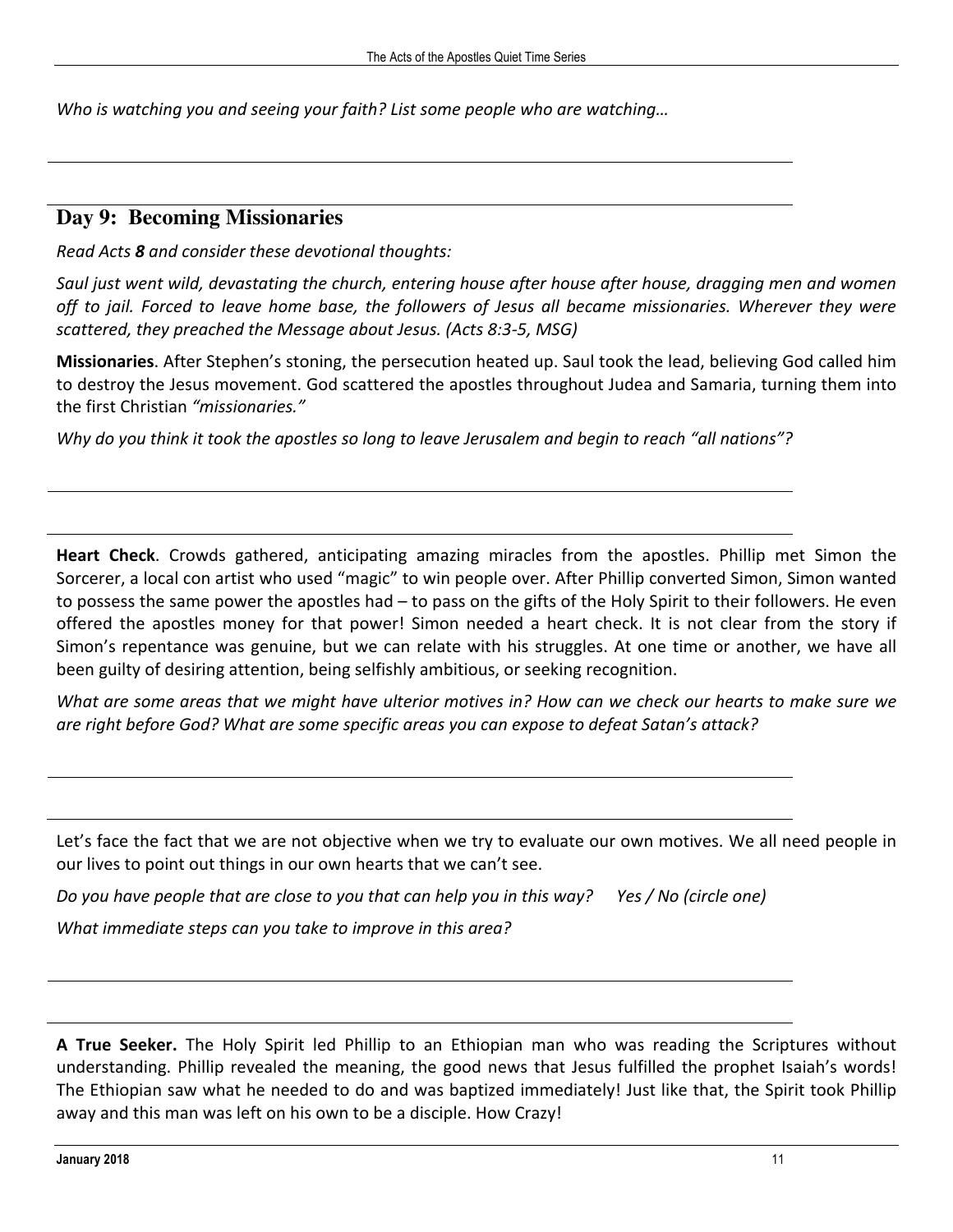*If you have been baptized, how fresh and powerful is the gospel in your life?* 

*If* you have not been baptized, why do you think the Ethiopian man was so urgent? What do these prophecies *explain* to you about Jesus? How would you answer the question, **"What can stand in the way of my being** *baptized?"* 

## **Day 10: The Miracle of a Changed Life**

*Read Acts 9 and consider these devotional thoughts:* 

**Does God have Your Attention?** In Acts 9, Luke illustrated Saul's pre-Christian life  $-$  his passion, radical persecution, and (misguided) zeal for God. God needed to redirect Saul to reveal that he was actually fighting against God. God knocked him down and blinded him to get his attention.

Why did God need to blind Saul to get his attention? *How can we be like Saul, needing to redirect our attention?* 

#### *Location and Date: Acts 9*

*AD 35: After Saul's conversion, he spent 3 years in Arabia (9:23, Gal 1:17), 2 weeks in Jerusalem with the apostles (9:26-29, Gal 1:18-19), and several years in his home town,* 

*Tarsus (9:30).*

**The Return of Christ?** Stop for a second and consider this: Jesus himself came back to earth for the sole purpose of leading Saul to the truth. God selected Saul to do amazing things for Him and for His church, despite obvious weaknesses in his character. The disciples were terrified to see Saul, the anti-Christian terrorist from Syria. God had to convince them that Saul was a chosen instrument and only then did Ananias have the courage to preach to him. Saul's conversion story may be the most radical in the Book of Acts, but we must remember that every conversion is a miracle.

*What* were you like before your conversion? What are some of the miracles God did to save you?

**No Hesitation.** Saul "at once" began to preach that Jesus is the Son of God! His total transformation shocked everyone, especially the disciples! The Jews were so shocked that they plotted to kill him! But nothing stopped Saul. His righteous fear of God and the Holy Spirit worked through him powerfully. It was at this time that Saul returned to his hometown, Tarsus. From other Scripture references, scholars conclude that Saul spent three years in Arabia from 35-38 AD (Acts 9:23, Gal 1:17) followed by five years in Tarsus (Southern Turkey) from AD 38-43. *"Then the church enjoyed a time of peace."* 

What causes you to hesitate in living out your faith?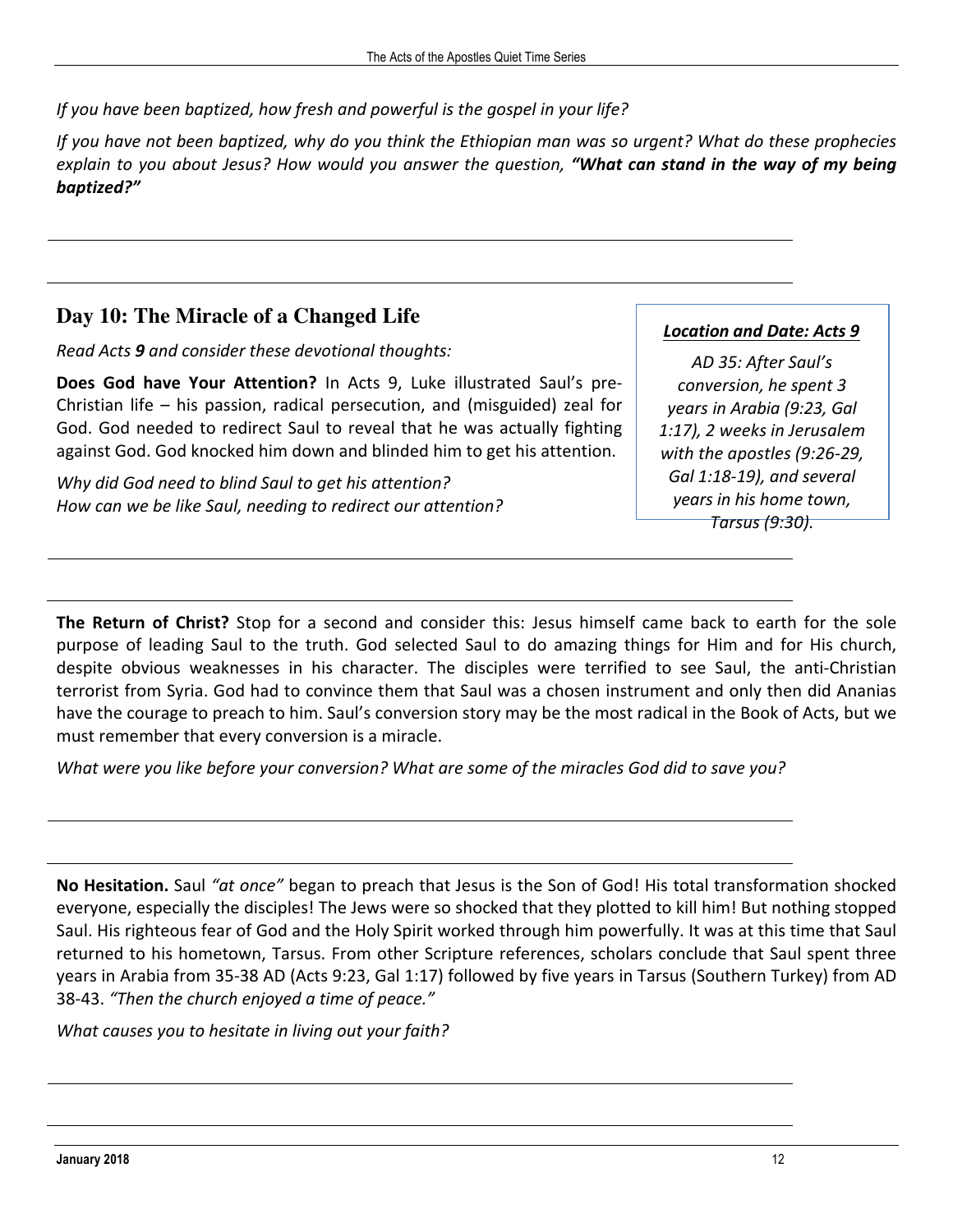All Types of Miracles. Luke's storyline then returned to Peter. He entered Lydda, healing Aeneas so that the whole (small) town *"turned to the Lord."* Tabitha, a sister from the church in Joppa, was known for *"doing good and serving the poor."* Suddenly, she fell ill and died. The disciples pleaded for Peter to come and Peter miraculously healed her. The result? Many in Joppa converted to Christianity.

**History is His Story.** Sometimes we expect physical miracles. The most powerful miracles may actually be spiritual. God receives glory when the Persecutor becomes the Proclaimer (Saul), when God uses disciples to heal (Aeneas), and when God performs a miracle in the life of a disciple known for her good deeds (Tabitha). The goal is always for God to receive the glory. God is the hero in every Biblical story. History is His story.

*Pray for physical and spiritual miracles to reveal Jesus to the people around you.* 

## **Day 11: A Gospel for All**

*Read Acts 10 and consider these devotional thoughts:* 

**Preconceptions.** The Lord appeared to Cornelius, commending him for his good work towards the poor! Contrary to what Cornelius might have considered, God told him to send to Joppa for an uneducated Jewish fisherman to reveal God's will to him. Meanwhile, the Lord appeared to Peter to convince Peter that he must overcome his prejudice toward non-Jews (Gentiles) and enter the home of

## *Location and Date: Acts 10-11*

*AD 40-41: In the Judean town of Caesarea, the Holy Spirit ushered the Gentiles into the Kingdom of God and Peter traveled to Jerusalem to explain this to the Jewish disciples.*

Cornelius. The unlikely encounter of a Galilean fisherman with a Roman Centurion became one of the pivotal events in history. For the first time in the history of the Jews, God clearly and definitively opened the door for Gentile conversions.

Preconceptions can be the most effective obstacle Satan uses to prevent us from understanding God's will in our lives. We may view the church as an organization rather than a community and fail to invest in relationships with God's children. We may confine our role in God's mission to evangelistic outreach and miss the call to be Jesus' hands, feet, ears, mouth, and heart in our relationships with all His people, including the poor. Like the apostles, we may wait for God to scatter us rather than taking Jesus at His words when He called us to *"go and make disciples."* We may prejudge people that we know and fail to build a relationship that enables us to share God's love with them.

*How do you see your preconceptions about people in your society limiting your view of how God can use you to*  change the world?

God Loves Gentiles, Too. Peter entered Cornelius' house and began to realize the overwhelming implication: God's plan not only offered salvation to the Jews, but God also called the Gentiles to enter the Kingdom of God: "I now realize how true it is that God does not show favoritism, but accepts from every nation the one who fears him and does what is right." This amazing realization frightened Peter, but he quickly overcame his prejudice and preached the same gospel message to Cornelius that he preached to the Jews.

For those of us who come from a non-Jewish (Gentile) background, it is difficult to imagine how hard this was for Peter and the rest of the Jewish disciples. Let's flip the equation and imagine if God were to tell you right now that you need to meet with a non-believer who was going to tell you the truth about Jesus. How would you react? In reality, our preconceptions limit our ability to learn, even from others of a Christian background. Anchored by the Scriptures, trusting in God, and praying in the Spirit, we should be able to learn from anyone.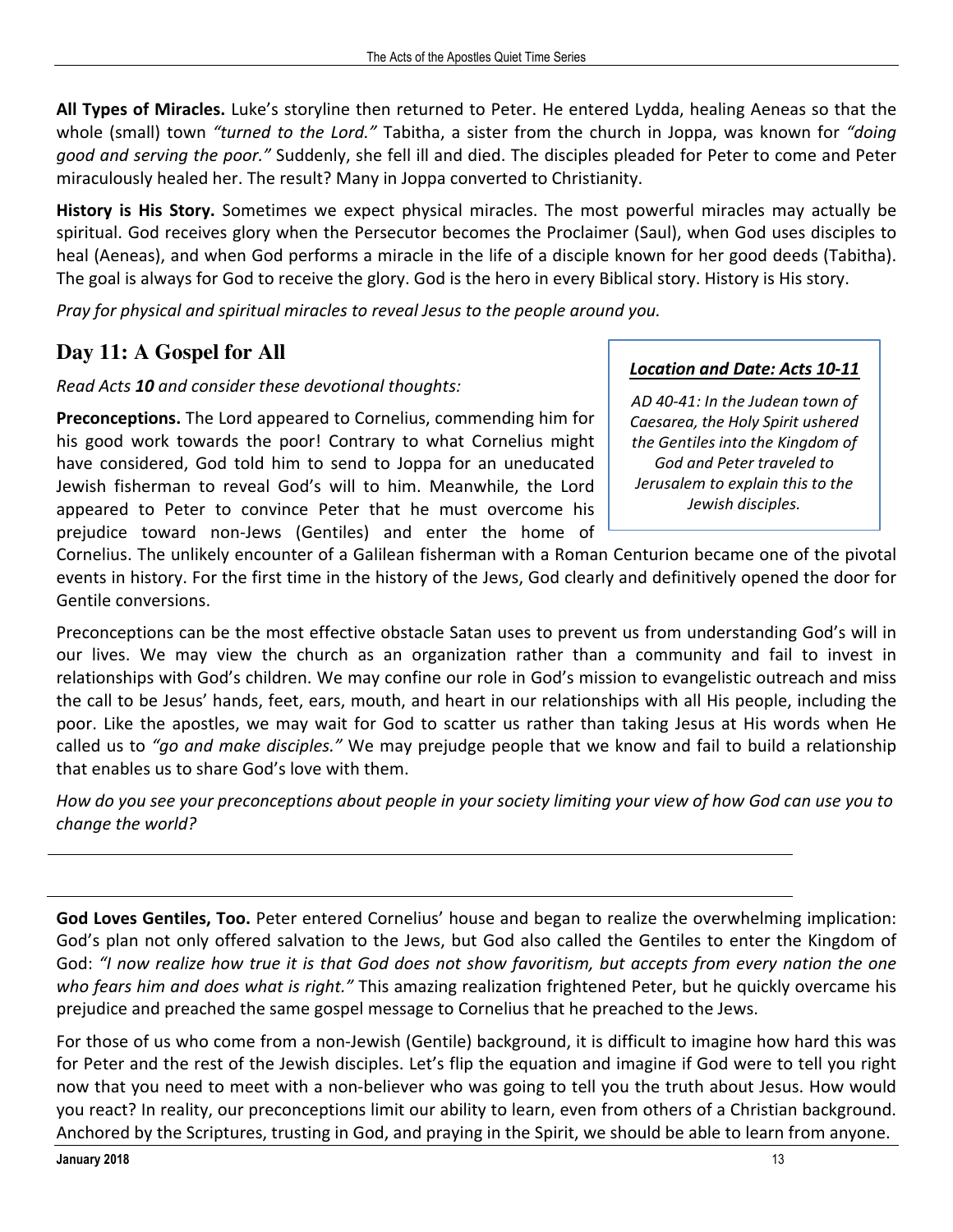How does that challenge your heart?

#### **Day 12: The Mission Expands**

*Read Acts* 11 *and consider these devotional thoughts:* 

**People Wondered.** God miraculously appeared to Peter to help him overcome his prejudice. Now Peter had to share his experience with the other disciples throughout Judea. Would they believe that Gentiles could now receive the Word of God?

Peter relayed to the Jews the Gentile conversion story of Cornelius  $-$  how God communicated to both Cornelius and Peter through dreams, how the Holy Spirit "came on" all those who heard the message just like the 120 disciples at Pentecost, and how Cornelius accepted the message and was baptized. The conclusion: God's plan was for the Gentiles to be saved as well.

How can we be quilty of doubting that God's Word is for everyone?

**"Come On."** The Holy Spirit "came on" all who heard His message and they were baptized in the name of Jesus! Don't be confused. This phrase the Holy Spirit "came on" them is not the same as conversion. It indicates an external movement of God, through the Holy Spirit, on people. Consider these verses:

- Numbers 24:2 When Balaam looked out and saw Israel encamped tribe by tribe, the Spirit of God came *on him…*
- *Judges* 3:10 The Spirit of the Lord came on (Othniel), so that he became Israel's judge and went to war.
- Judges 6:34 Then the Spirit of the Lord came on Gideon...
- Judges 11:29 Then the Spirit of the Lord came on Jephthah...
- *1 Samuel 16:23 Whenever the spirit from God came on Saul, David would take up his lyre and play.* Then relief would come to Saul; he would feel better, and the evil spirit would leave him.
- *1 Chronicles 12:18 Then the Spirit came on Amasai, chief of the Thirty, and he said: "We are yours, David!"*
- *2 Chronicles 15:1 The Spirit of God came on Azariah son of Oded.*
- *2 Chronicles 20:14 Then the Spirit of the Lord came on Jahaziel son of Zechariah…*
- *2 Chronicles 24:20 Then the Spirit of God came on Zechariah son of Jehoiada the priest.*
- *Ezekiel 11:5 The Spirit of the Lord came on me, and he told me to say: "This is what the Lord says…"*
- Acts 10:44 While Peter was still speaking these words, the Holy Spirit came on all who heard the *message.*
- Acts 11:15 As I began to speak, the Holy Spirit came on them as he had come on us at the beginning.
- Acts 19:6 When Paul placed his hands on them, the Holy Spirit came on them, and they spoke in *tongues and prophesied.*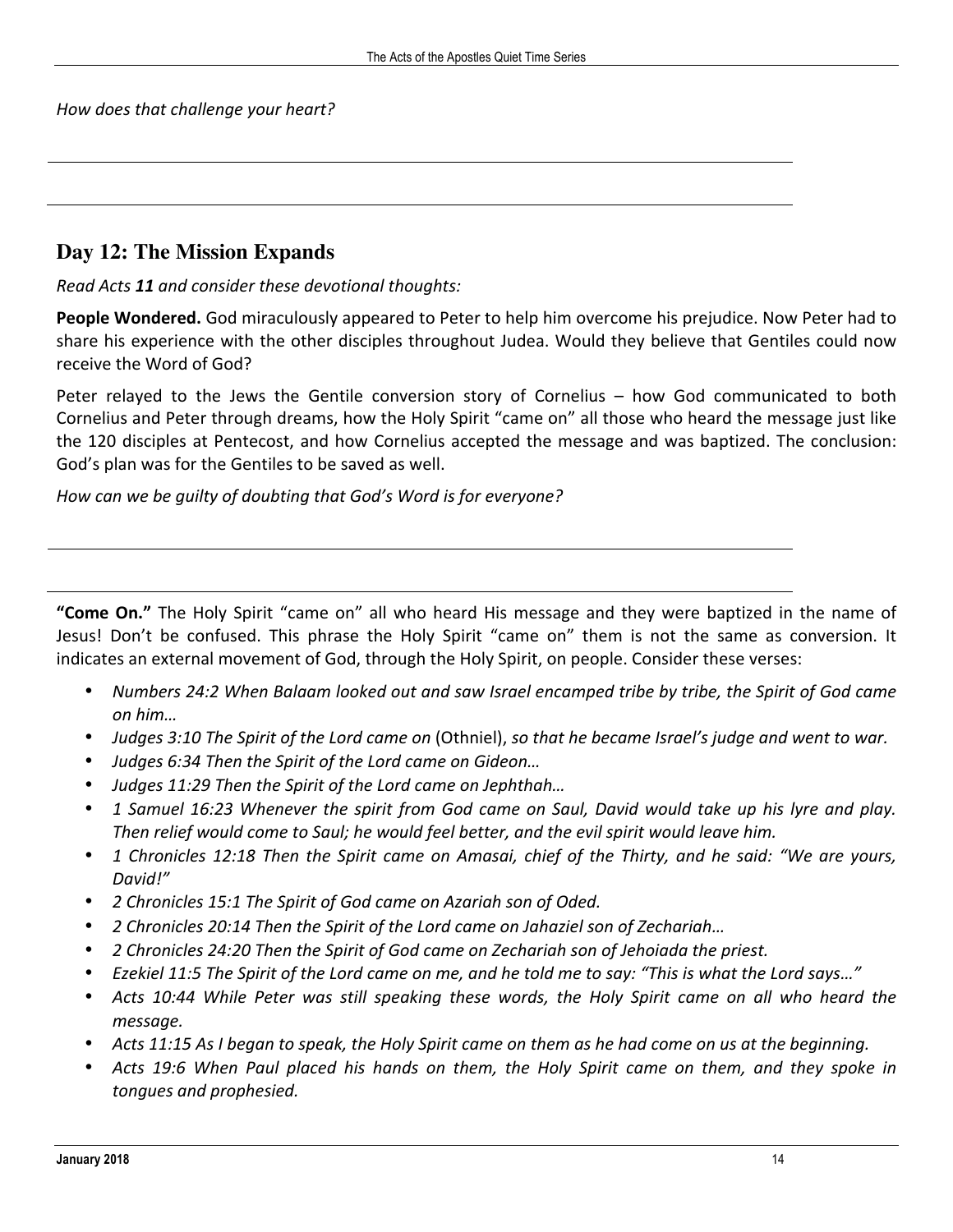*What is the difference between when the Holy Spirit* "came on" people vs. receiving the gift of the Holy Spirit *which then lives inside us?* (Acts 2:38, Galatians 3:26-4:7, 1 Cor. 12:13, Romans 8:11)

**Mission: Antioch.** The persecution scattered the disciples so the gospel reached the Samaritans and the Gentiles. The Gentile church was growing and the church in Jerusalem became curious, so they sent Barnabas to check out what was happening among the Gentiles in Antioch. Barnabas witnessed the work of the Holy Spirit: the grace of God changed lives and more and more people were brought to the Lord.

Antioch became the center of missionary operations under the leadership of Saul and Barnabas. Critics disparaged the disciples by calling them "Christians," which most scholars believe was a derogatory term! Miracles happened in Jesus's name through the Holy Spirit, including Agabus

predicting the famine in Judea. Barnabas and Saul took supplies to Judea to help alleviate the impact of the coming famine (11:30).

*Can* you recall a time when you experienced God working powerfully in your life and the lives of people around you? Share with someone else about it today and encourage their faith.

## **Day 13: Out of Jail Free**

*Read Acts* 12 *and consider these devotional thoughts:* 

**Answered Prayer.** King Herod persecuted the Christians – arresting them, killing them, and opposing them at every opportunity. Herod arrested Peter during the Feast of the Unleavened Bread. But the church prayed for him. God answered their prayer by sending an angel to break Peter out of jail. However, when Peter knocked on the door of the house where the disciples were praying, no one believed that God actually answered the prayer, so they left Peter outside while they argued that it could not be him! They underestimated the power of God in their prayers.

## *Location and Date: Acts 11*

*AD 42-43: The Jerusalem church sent Barnabas to visit the predominately Gentile Antioch Church. Barnabas traveled to Tarsus to get Saul. Disciples were starting to be called "Christians."*

#### *Location and Date: Acts 12*

*AD 44: Herod Agrippa (king AD 37-44) initiated a persecution – killing James (one of the 12) and arresting Peter. God persecuted Herod, who was struck down and eaten by worms.*

Are you bold in prayer? Do you believe that God will answer your prayers? What restrictions do you believe *God puts on your prayers?* 

**God Opposes the Opposition.** Embarrassed by Peter's miraculous escape from prison, Herod killed the guards. Herod held a ceremony, where men loved his speech and his royal presence, proclaiming him a god. God didn't appreciate that Herod accepted praise as a deity, so God struck him down and he was eaten by worms. With Herod out of the way, the disciples continued spreading the Word of God.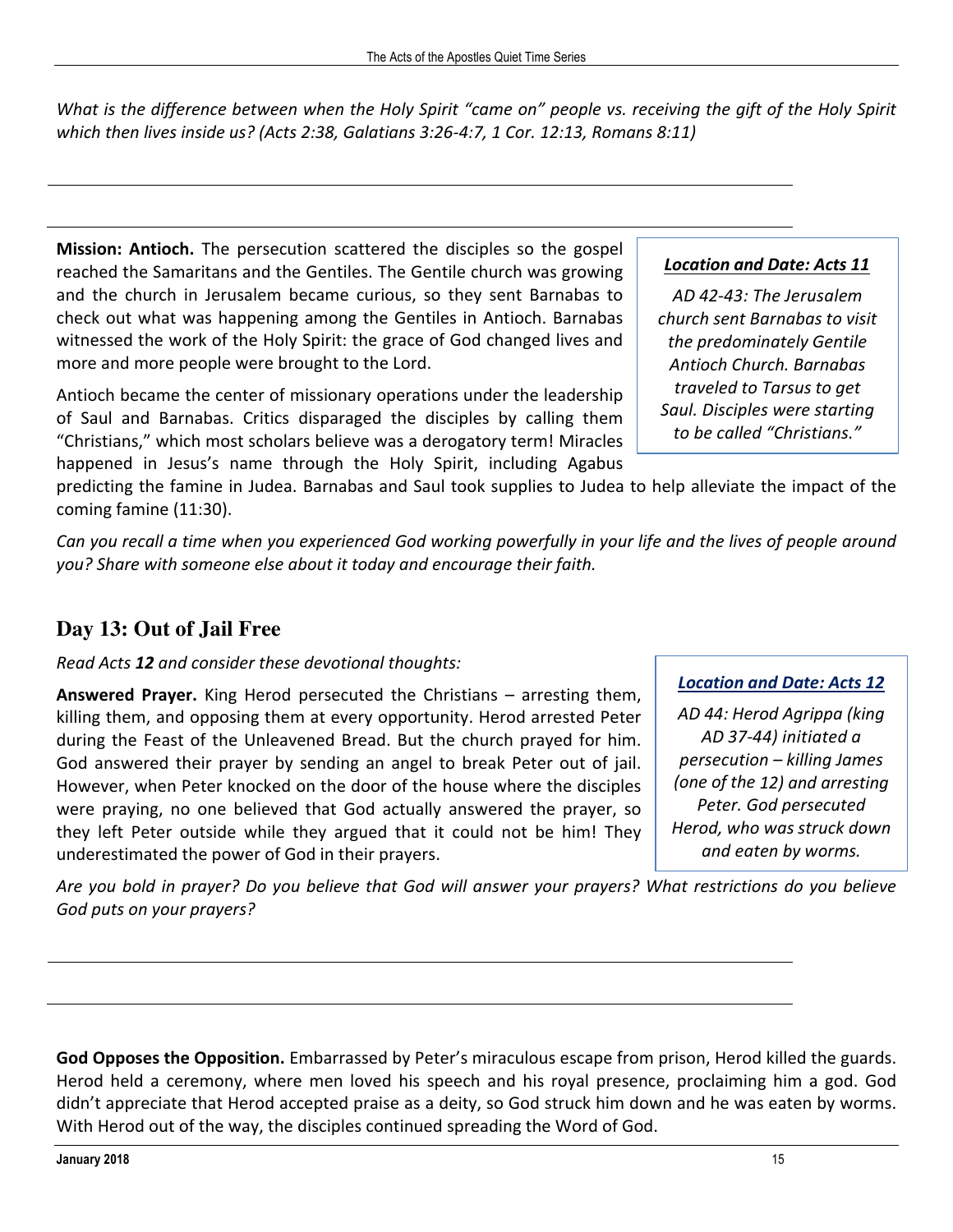*Is* there any obstacle that you need God to overcome for you so that you can live effectively as a disciple?

**Hammer Time.** Barnabas and Saul returned from Jerusalem (11:30,12:25), this time bringing with them John Mark. Mark ("Hammer" in Greek), also the author of the Gospel of Mark, was very young, perhaps only a teen at this time. He was Barnabas' cousin (Col 4:10) and later accompanied Paul and Barnabas on the first missionary journey (13:5).

*If* you are a teen, like John Mark, do you see yourself as a missionary in your school? If you are not a teen, take the time this week to encourage a teen disciple for their courage to follow Jesus at such a young age.

## **Day 14: Sent By The Spirit**

*Read Acts 13 and consider these devotional thoughts* 

**Tracking the Holy Spirit.** Luke attributed the spread of the gospel to the Holy Spirit, mentioning the Holy Spirit 42 times in Acts. That includes the power of the Holy Spirit in Acts 1 (4 references), the coming of the Holy Spirit in Acts 2 (4 references), the work of the Holy Spirit in bringing the Samaritans into the church in Acts 8 (4 references), the Holy Spirit coming on the Gentiles in Acts 10-11 (7) references), and the sending of the first missionaries in Chapter 13 (4 references).

What role do you see the Holy Spirit playing in your life?

*Location and Date: Acts 13:4 – 14:28*

*AD 46-48: 1 st Missionary Journey* 

*The church in Antioch (Syria) sent Paul and Barnabas to Cyprus (a Mediterranean island), Perga (the southern coast of Turkey), Pisidian*  Antioch, Iconum, Lystra, and Derbe *(interior of Turkey), then back to Syria.*

1<sup>st</sup> Missionary Journey. The church in Antioch had strong leadership that included prophets and teachers. The Holy Spirit called out Barnabas and Saul for a mission, so the leaders placed their hands on them and sent them off with prayer and fasting. John Mark accompanied them as a "helper."

**Saul Becomes Paul.** In Cyprus, they encountered Bar-Jesus, a Jewish sorcerer also called "Elymas." When Elymas opposed them, Saul rebuked and blinded him, saying through the Holy Spirit, "You are a child of the *devil and an enemy of everything right!"* Not only did this help bring the proconsul to faith, but also from that time on Saul (meaning "asked for from God") began to be called by his Roman name, Paul (meaning "humble"). Could it be that people began to recognize Paul's courage and effectiveness? From this point on in the Book of Acts, Luke no longer refers to the preachers as Barnabas and Saul, but rather as Paul and Barnabas. 

Describe a time in your faith when you stepped out in courage: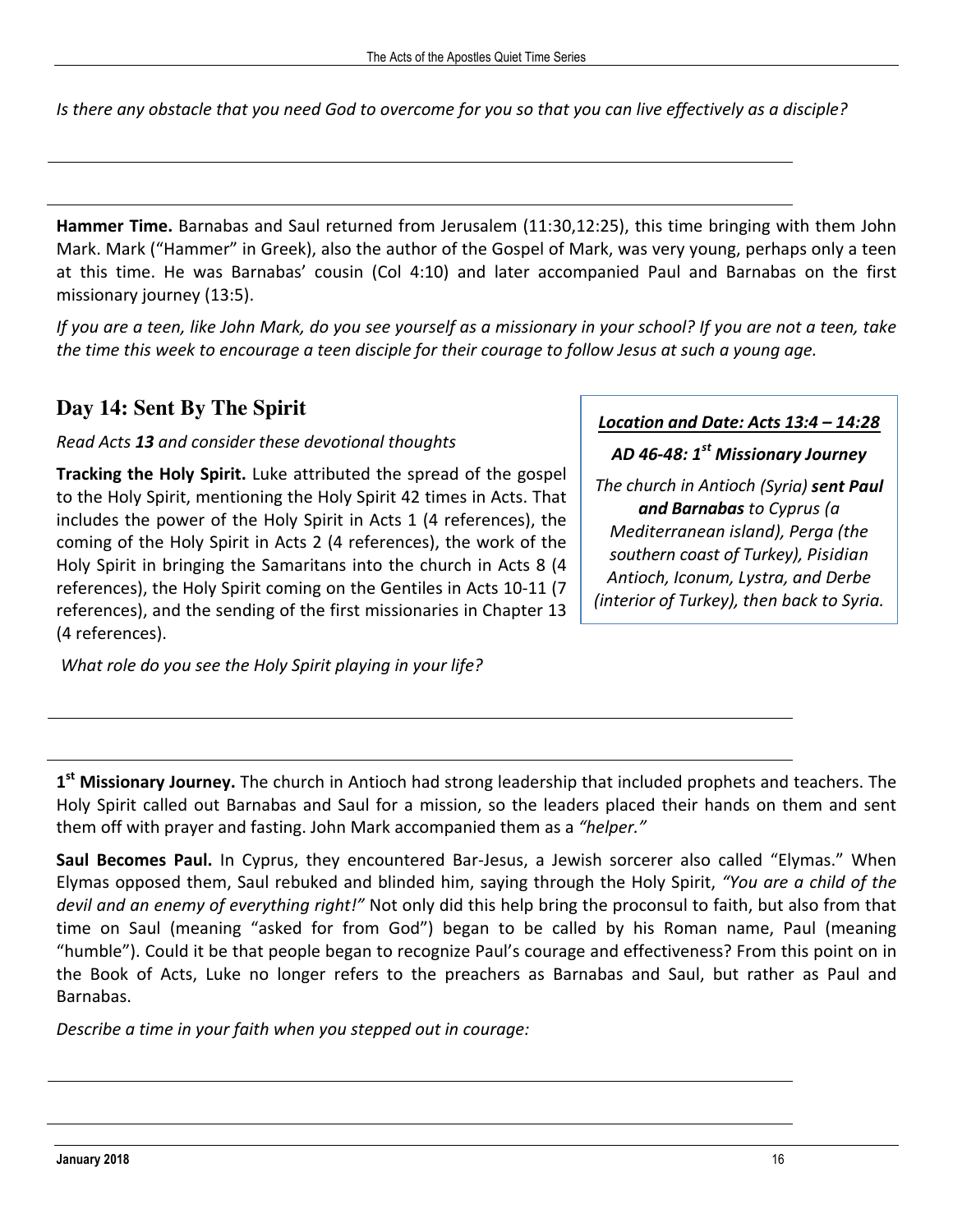#### *Paul's Letters: Galatians*

#### *Written AD 51-52 from Corinth or AD 48-49 or 53 from Syrian Antioch*

*One of Paul's earliest letters was written to address the "jealous Jews" known as Judaizers for trying to convert the Christians back to Judaism. Paul cared for this young church and rebuked this false teaching.*

**Into Asia.** Paul and Barnabas travelled to the interior cities in Asia Minor (Phrygia and Galatia, modern day Turkey). They established a new pattern  $-$  they preached first to the synagogues as they brought the Word of God to a new city. The leaders of the synagogue opened the door and asked them to speak. Without hesitation, Paul tied the Old Testament story to the gospel, explaining how Jesus' death and resurrection fulfilled prophecy. The Jews loved the message and invited them to come back and speak the next Sabbath day. With nearly the whole city gathered, the Jews became jealous and argued with Paul and Barnabas. Another pattern was established: the Jews incited persecution, while many Gentiles believed the message.

*Review Paul's sermon in Acts 14. What books did he quote from? Could you share the gospel starting with the Old Testament and describe how God fulfilled his promise of delivering salvation through his Messiah?* 

## **Day 15: Ups and Downs**

#### *Read Acts 14 and consider these devotional thoughts*

Accolades and Adversity. Paul and Barnabas continued the first missionary journey, traveling to Iconium, Lystra, and Derbe. Following their pattern, they preached in the Iconium synagogue, where many Jews and Greeks came to faith in Jesus. Once again, Jews stirred up trouble, plotting to stone them.

Are you surprised when there is an attack on our mission? How could you handle adversity better?

Gods or Heretics. When Paul and Barnabas entered Lystra, they immediately healed a lame man. In utter amazement, the crowds worshipped Barnabas as the Greek God Zeus and Paul as Hermes (Chief Speaker), offering sacrifices to them. Paul and Barnabas tore their clothes, rebuked the idol worship, and preached the gospel! When Jews from Pisidian Antioch and Iconium caught up with Paul and Barnabas, they turned the crowd against them, stoning Paul and leaving him outside the city, thinking he was dead. Could this be the time Paul was called up into the third heaven  $(2$  Cor 12:2)? Paul bravely returned to the city. His quick recovery may have been a miracle.

*How* easily do we let our emotions follow the crowds' reaction to us (when people like us, when our *circumstances are favorable, we are happy;* when people reject us and things turn bad, we get depressed)? *How do you think Paul was able to cope with the ups and downs of the ministry?*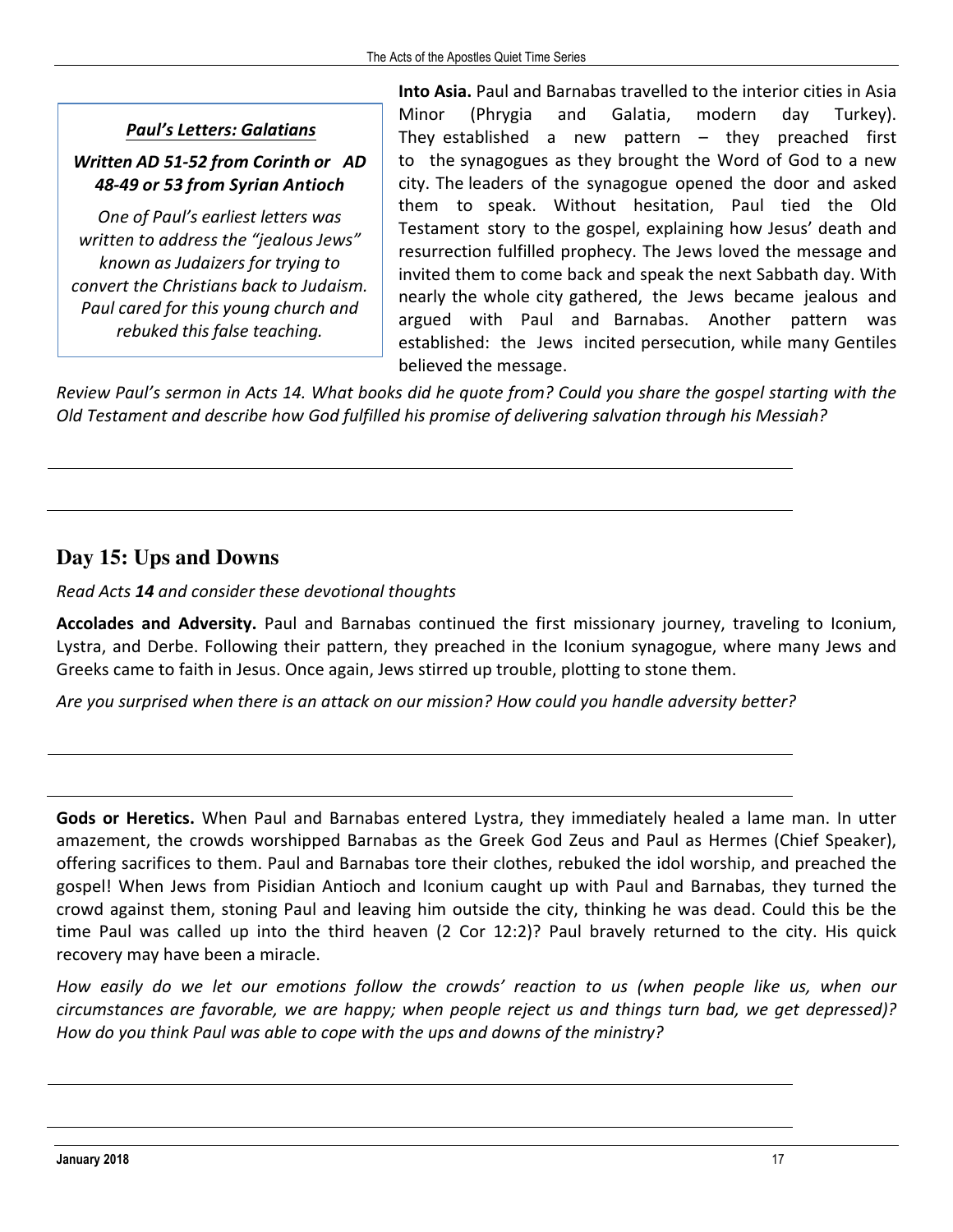Ever wonder how Paul and Barnabas were able to plant churches in new cities so quickly? Over a period of weeks, they preached, drew persecution, and fled. Later they returned to "strengthen and encourage the *disciples* to remain true to the faith." During this second visit to the city, they appointed elders (recent converts?) in each young church. They obviously faced very challenging situations Paul relayed with the words: "we must go through many hardships to enter the Kingdom of God." By the time they returned to Antioch in Syria, they had much to share with the disciples about all that God accomplished through them on that first missionary journey! The only possible conclusion we can come to is that the Holy Spirit worked powerfully!

Take some time today to encourage another disciple with some ways that the Holy Spirit is working in you.

## **Day 16: Challenges to Unity**

*Read Acts* 15 *and consider these devotional thoughts:* 

**Humility to Communicate**. Paul and Barnabas encountered some people in Antioch teaching the believers that *"unless you are circumcised, you cannot be saved."* This led to sharp disputes and debate that threatened the unity of the believers. Rather than trying to deal with it on their own, the church leaders sent Paul and Barnabas to Jerusalem to humbly communicate with the apostles on the issue. Just 17 years into this young movement's existence, the greatest conflict of the century threatened to divide the church.

The last time you found yourself in conflict with other disciples, how did you handle it? How could you have *improved communication?* 

The Power of the Ear. In Jerusalem, Peter shared his testimony from Cornelius' conversion. Peter argued, *"why do you try to test God by putting on the neck of Gentiles a yoke that neither we nor our ancestors have been able to bear?"* Basically, Peter contended that the law was too heavy a burden even for the Jews to handle, and there was no reason to expect Gentile believers to obey the entire Jewish law. As Paul and Barnabas shared the wonders that God performed among the Gentiles, the assembly listened attentively. It is easy to underestimate the power of listening. As one preacher noted, "God gave us two ears and only one mouth." Active, empathetic, and humble listening may be the greatest weapon disciples have to combat disunity and to build God's Kingdom in complete harmony.

How could you improve your listening skills? Who can you spend time listening to today?

Compromise. James, Jesus' brother and prominent Jerusalem church leader, developed a way forward. He proposed several important compromises to unify the Jews and the Gentiles. While they did not impose circumcision on the disciples, the leaders encouraged them to abstain from several Gentile weaknesses that repulsed the Jews – eating food polluted by idolatry, eating blood of strangled animals, and abstaining from sexual immorality. These decisions were captured in a letter to communicate consistently to the churches. The leaders selected Judas Barsabbas and Silas to personally deliver the letter. By avoiding a legalistic approach to the Scriptures, they ensured unity based on communication and compromise. As James said, "we should not *make it difficult for Gentiles who are trying to turn to God" (19).*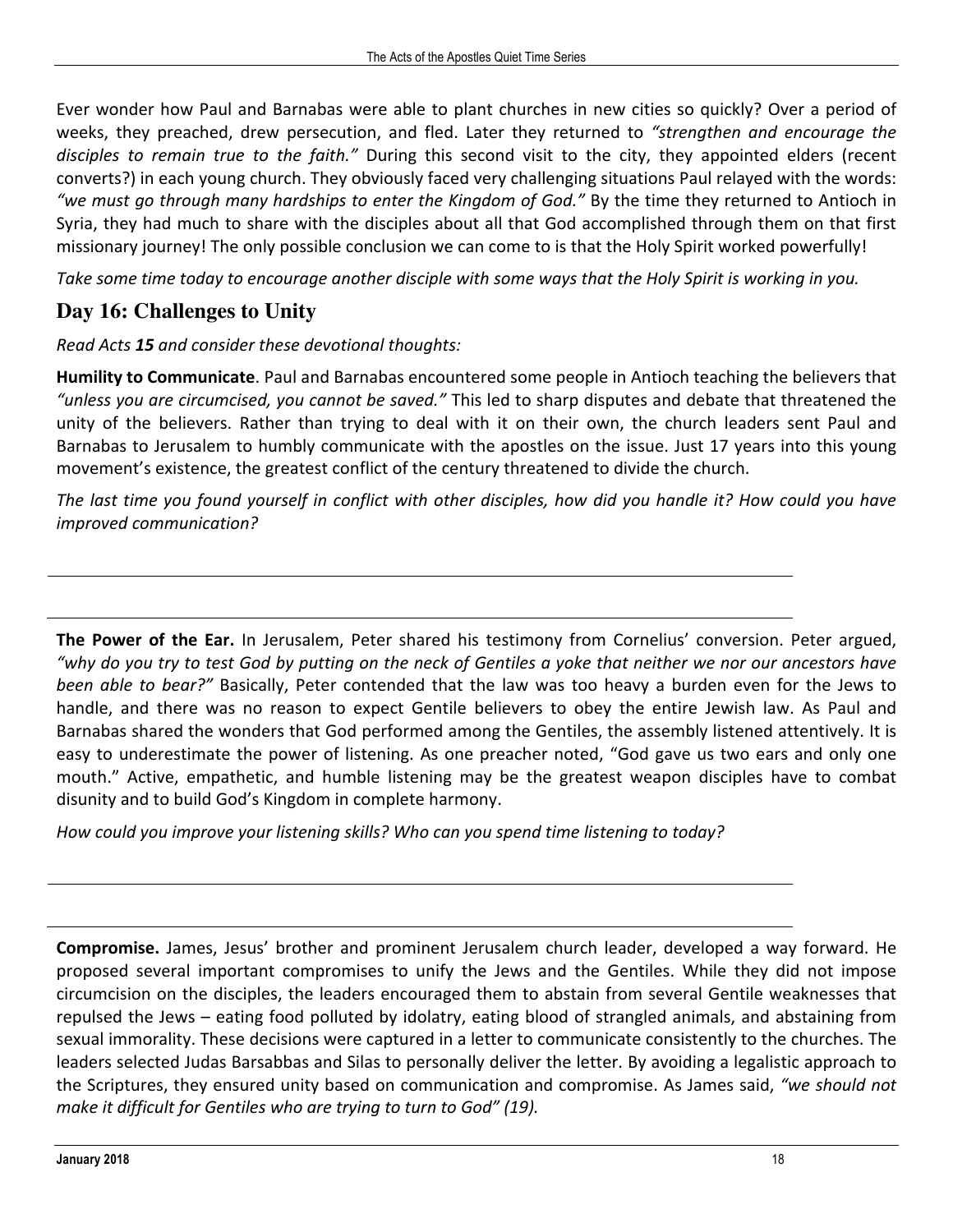How flexible are you in accepting other people and working with them, despite things in their life that you disagree with?

After an inspiring chapter on unity  $-$  through communication, listening, and compromise  $-$  Paul and Barnabas had a sharp disagreement over Barnabas' cousin, Mark. They agreed to go in different directions, though it appears they worked out any lingering issues and remained unified  $(1$  Cor. 9:6; 2 Tim 4:11). Barnabas and Mark returned to Cypus to encourage those disciples while Paul and Silas ventured out on the second missionary journey through Galatia and into Europe.

#### *Location and Date: Acts 15:39-18:22*

*AD 49-52: 2 nd Missionary Journey Paul, Silas, and Timothy traveled to Phrygia and Galatia (Turkey); then to Macedonia (Greece) including Philippi, Thessalonica, Berea, Athens, Corinth; through Ephesus (Asia Minor or Western Turkey); and back to Syria.*

Is there anyone you need to work out a conflict with? How can you do that ASAP?

#### *Paul's Letters: 1-2 Timothy, Titus*

*Written AD 63-65 from Macedonia* 

#### *2 Timothy: AD 67/68 from Rome*

*Paul's endearing instructions to the younger ministers contain some of the most specific instructions for running a church. 2 Timothy contains Paul's final instructions as he "finished the race."*

## **Day 17: Opportunity Knocks**

*Read Acts 16 and consider these devotional thoughts:* 

**Timothy the Teenager.** Paul took the inland route through his hometown (Tarsus) back to the disciples in Derbe, where he found a teenager named Timothy. Paul must have been impressed by his faith as he called Timothy to leave his family and travel with him on this second missionary journey. Timothy took the opportunity, even though Paul requested that he be circumcised!

Why do you think God used so many teenagers of faith in the

*Bible?* What do you notice about Timothy's willingness to go where God called him to go?

The Gospel Reaches Europe. This second missionary journey turned out to be much longer than the first. Paul now traveled with "his companions" (at least Silas and Timothy) through Phrygia and Galatia (Turkey) but the Holy Spirit somehow stopped them from going further into Asia (Western Turkey). Instead, Paul received a vision to "come to Macedonia and help." Paul travelled through the area now called Istanbul and Troas, located 10 miles from the ancient city of Troy. From Troas, Paul sailed to Macedonia (Greece) and landed in Philippi, marking the first entry of the missionaries into Europe. From the letter to the Philippians, it is clear that this was one of the most bonding church plantings Paul experienced.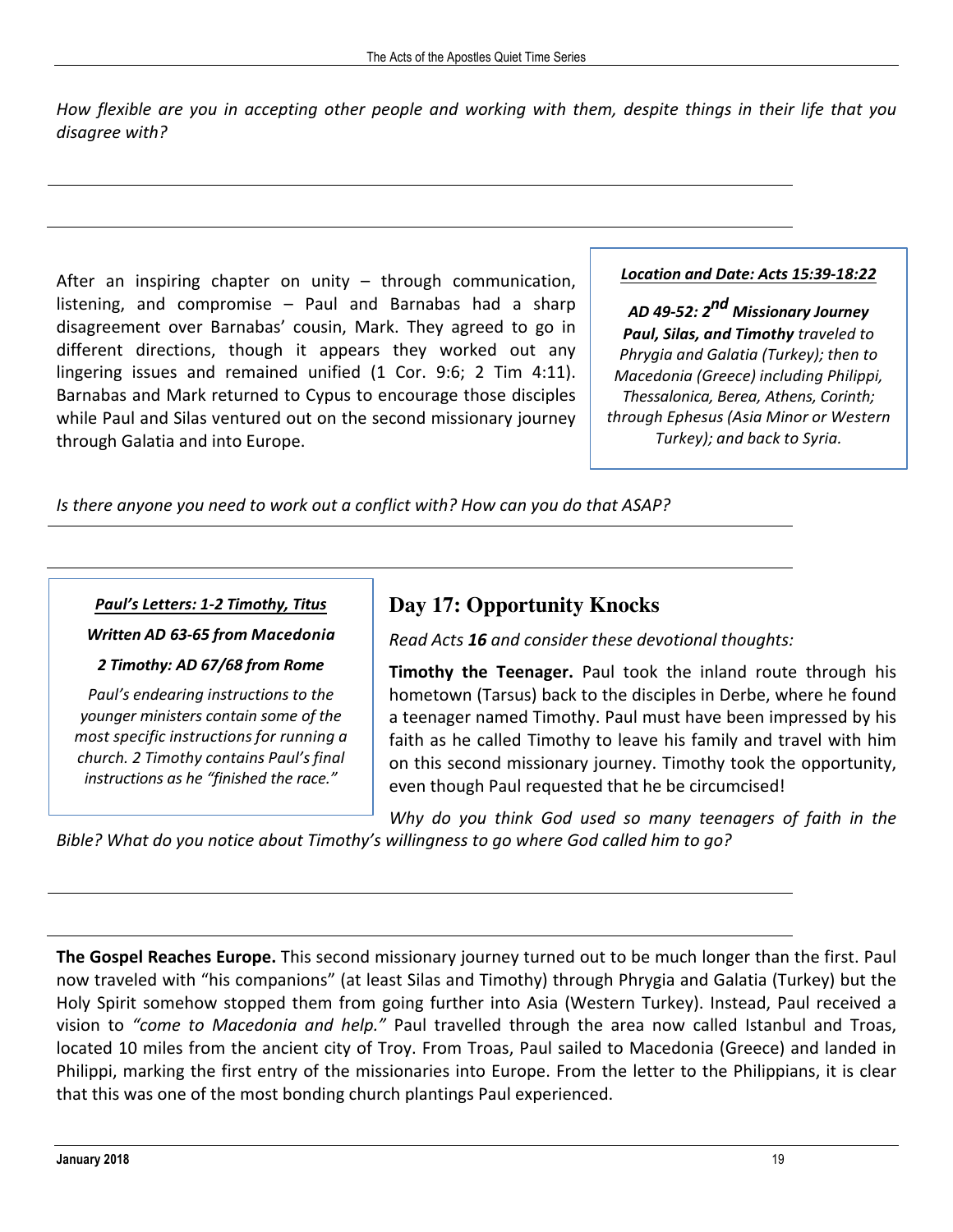Have you ever been frustrated when God closed an opportunity that you thought would have been good? Looking back, can you see how God used it? What does this tell you about trusting God in the future?

#### *Paul's Letters: Philippians & Colossians*

*Written AD 60/61 from Rome* 

*Paul's "letter of joy" (Philippians) described the love and encouragement he shared with the disciples in Philippi.* 

*Colossians addressed humanistic teaching and provided extensive instruction for living the Christian life.* Turn of Events. Their visit started out peaceful enough, meeting an aspiring businesswoman named Lydia who persuaded Paul to convert her! But when they went to pray, they met a slave woman possessed by an evil spirit, whose owners used her powers to gain money. When Paul confronted the evil spirit, the owners realized they lost their source of income and had Paul and Silas flogged and thrown into prison! In the midst of these horrific circumstances, Paul and Silas sang hymns through the hours of the night in a dark and damp prison. God must have heard them, because he sent an earthquake that freed them! The jailer, fearing that the prisoners escaped, almost took his life; but instead listened to Paul who preached the gospel to him and helped him to be saved!

How do you react when circumstances turn on you? Do you trust that God will work things out?

## *Paul's Letters: 1-2 Thessalonians*

#### *Written AD 51/52 from Corinth*

*Paul wrote this newly-formed church at the end of his 2 nd Missionary Journey. He described the amazing depth of his relationships after only three weeks in the city. Paul praised their maturity and perseverance while instructing them on the return of Christ.*

## **Day 18: Evangelizing Greece**

*Read Acts* 17 *and consider these devotional thoughts:* 

**Upside Down.** Paul and his companions traveled until they found a city with a Jewish synagogue  $-$  Thessalonica. In three short weeks, Paul preached boldly in the synagogue and converted many Jews and Gentiles, starting the beloved church in Thessalonica who would receive two letters from Paul. True to the pattern found in this part of Acts, jealous Jews protested, saying, "These men who have turned the world upside down have *come here also" (17:6, RSV).*

*What type of reaction should* we expect when we are asking people to turn their world upside down to follow Jesus? Are you surprised that more people don't react that way to disciples today?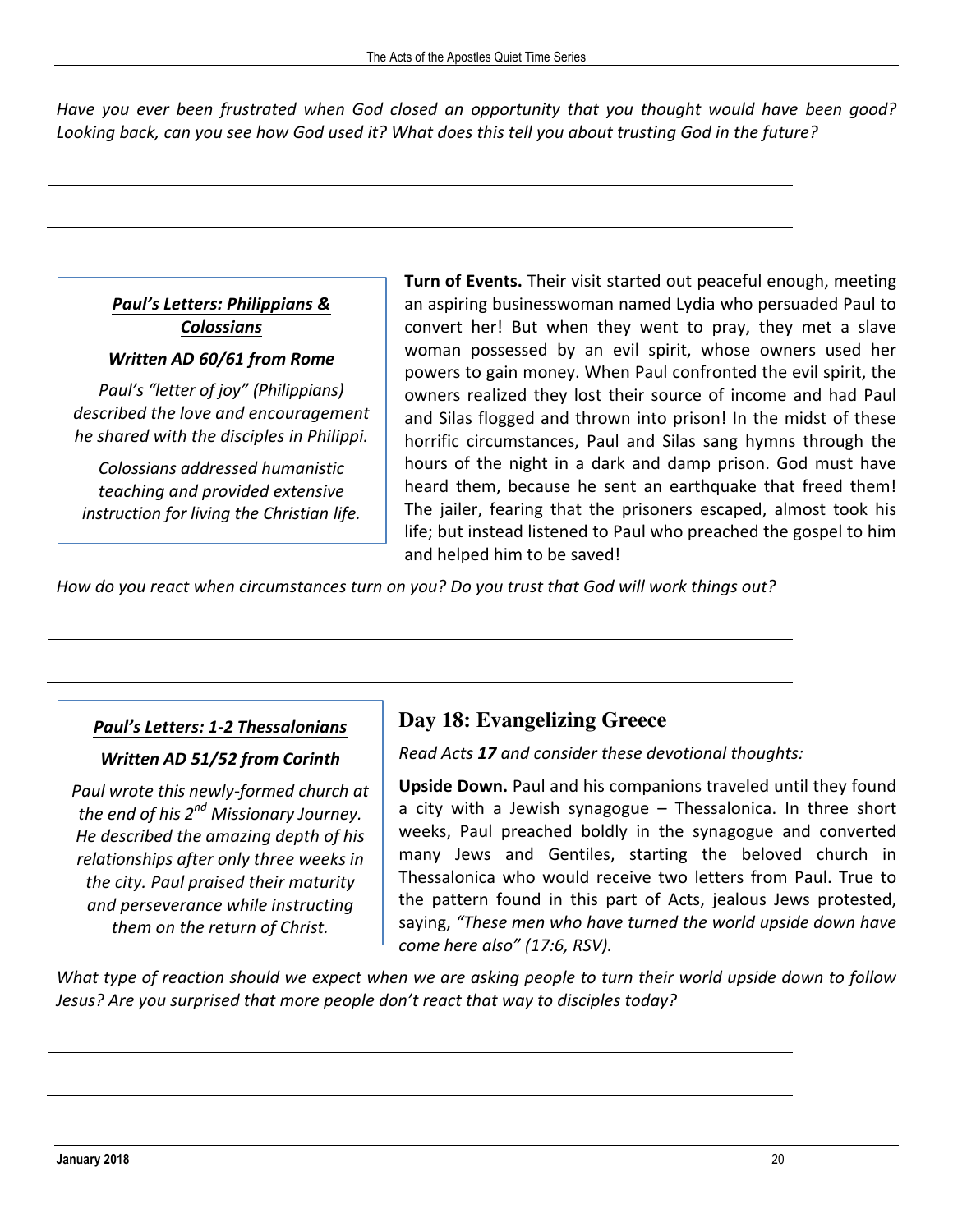**Noble Bereans.** Driven from Thessalonica, Paul and Silas escaped to the neighboring town of Berea. Guess what they did? They preached in the synagogue, commending the Bereans for their noble character because they listened to Paul, examined the Scriptures, and didn't try to kill him! Jealous Jews eventually followed them into Berea. The believers helped Paul escape to Athens, while Silas and Timothy stayed behind with the Bereans. 

*We love to challenge people to be "noble Bereans" and study the scriptures for themselves. How is that going for you?* Would you consider yourself noble? What can you do to be more noble?

Knowing the Unknown. Left alone in the intellectual capital of the civilized world (Athens), Paul ventured up to the Acropolis, where the city council (Aeropagus) met. Paul engaged some of the leading minds of his day in a religious discussion to turn them from blindly worshipping an unknown God to worship the knowable God who revealed himself through Jesus. Demonstrating a willingness to speak their language on their terms, he quoted their writings rather than the Old Testament, persuading them to seek a God who "arranges the times and places we live so that we can seek him and find him." Dionysius, a member of the ruling Council, and many other people became disciples.

How would you share your faith with people unfamiliar with the Bible?

## **Day 19: Real Life Struggles**

*Read Acts 18 and consider these devotional thoughts:* 

From Wisdom to Pleasure. Athens and Corinth couldn't be two more extreme opposites. The Athenians worshipped Athena, the goddess of wisdom, seeking to build an enlightened, educated Greek culture to civilize the entire world. Corinth was a sailor town where men slept with prostitutes before worshipping Aphrodite, the goddess of pleasure. 

#### *Location and Date: Acts 18:23 – 21:17*

*AD 53-57: 3rd Missionary Journey Paul and his companions traveled to Phrygia, Galatia, and Ephesus (Asia or Turkey); then to Macedonia (Greece) including Philippi, Thessalonica, Berea, Athens, and Corinth; then back through Miletus (Southern Turkey) and Phoenicia, landing in Jerusalem.* 

How do you see your culture in comparison to Athens and Corinth? What gods do people worship in your city? How hard is it for you to keep your heart from being drawn to these idols?

**Working Evangelist.** Paul earned his living making tents in Corinth along with Priscilla and Aquila. Rarely do we think of evangelists like Paul being self-supporting. Paul prided himself in not requiring financial support from the Corinthians  $(1$  Cor. 9:1-14) even though he deserved it!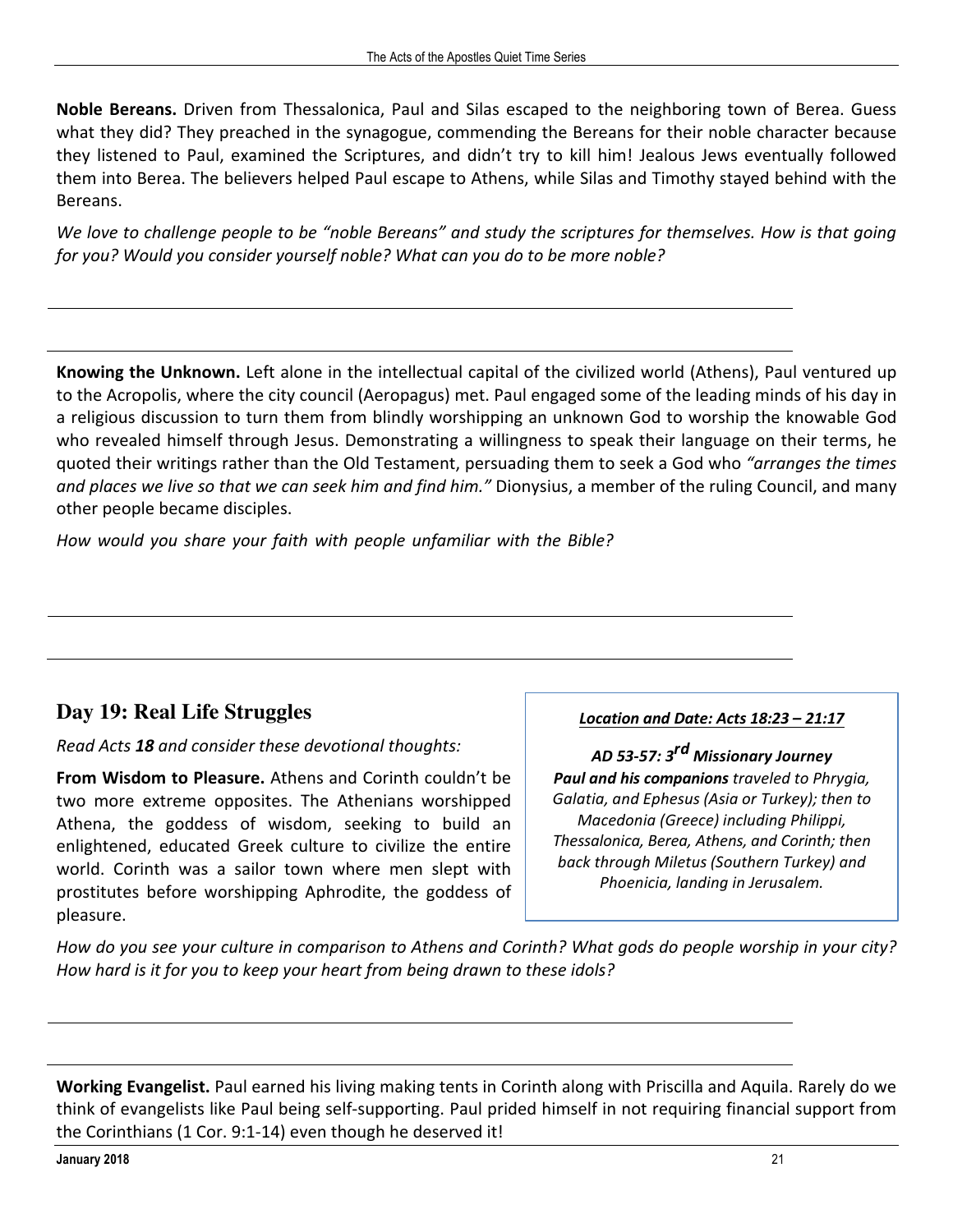*Do* you believe there should be a difference between the commitment of full-time staff and unpaid disciples? *Does* your life reflect that belief?

#### *Paul's Letters: 1-2 Corinthians*

#### *Written AD 55 from Ephesus/Greece*

*Paul addressed various specific problems in 1 Cor including answering many of their questions. Paul encouraged them in 2 Cor to accept his apostleship and reject false teachers.*

**Unlikely Converts.** While facing many rejections in this pagan city, God encouraged Paul: "Do not be afraid, keep on speaking; do not be silent... for I have many people in this city" (9-10). Paul preached for a year and a half in Corinth, seeing the synagogue leader, Crispus, and many others turn to God. Eventually, the Jews persuaded the local authorities to judge Paul, but the uprising disintegrated when the Jews turned on their own synagogue leader. That synagogue leader, Sosthenes, may be the same Sosthenes who helped Paul later pen the letter to the church in Corinth  $(1$  Cor  $1:1)$ !

As Paul started his third missionary journey (AD 53-57) traveling through Phrygia and Galatia (central Turkey), Aquila and Priscila met a dynamic evangelist named Apollos in Ephesus. Apollos preached powerfully about Jesus, but his message was incomplete as he must have studied under John the Baptist and not known of Jesus' baptism and the gift of the Holy Spirit. Priscila and Aquila "explained to him the way of God more *adequately" (26).* 

*Tentmakers traveling through Corinth and Ephesus faced temptations, fear, persecution, and even false teachings. How do you relate to their real-life struggles?* 

#### *Paul's Letters: Ephesians*

#### *Written AD 60 from Rome*

*Paul described the glory of the church using the example and struggles of the Ephesians to illustrate the unity of the Jews and the Gentiles. Read Jesus' letter to the Ephesians (Revelation 2) to understand their later struggles.*

## **Day 20: The Glorious Church**

*Read Acts* **19** and consider these devotional thoughts:

**Holy Spirit.** Paul made his way through Asia (Western Turkey) to the leading city of Ephesus. There he met more disciples who, like Apollos, had an incomplete understanding of Jesus Baptism and the role of the Holy Spirit. Paul baptized them and placed his hands on them, passing the miraculous gifts of the Holy Spirit on them, including speaking in tongues (languages).

How can you be more effective in helping people who have a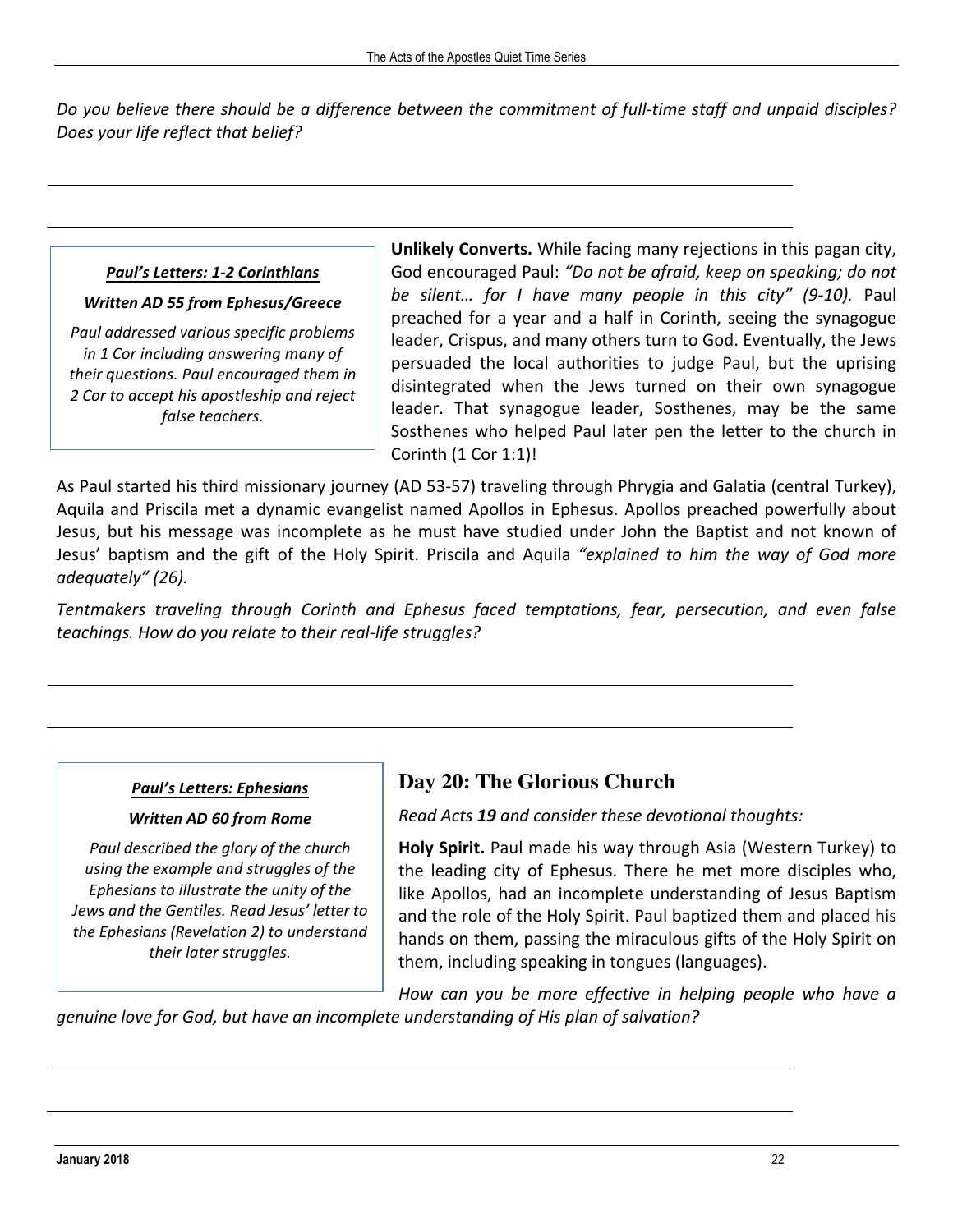**The Greatest Gift.** Remember from Acts 11 (Day 12) that the Holy Spirit "came on" many people in the Old and New Testaments. This external work of the Holy Spirit demonstrated God's work in their lives. Did you know that speaking in tongues (also translated as "languages") is only mentioned in two books of the New Testament, Acts and 1 Corinthians? Many people over-emphasize this gift, which Paul corrected in 1 Corinthians by focusing the disciples on the greatest spiritual gift, love (1 Cor. 13). However, as disciples we also don't want to be guilty of restricting the work of the Holy Spirit. Remember that the Holy Spirit was with the disciples in Acts in a parallel way to how Jesus was with the disciples in the Gospels. Paul frequently admonished the disciples to stay in step with the Spirit, to live by the Spirit, and to be filled with the Spirit.

How can you be more complete in your understanding of the Spirit and "stay in step with the Spirit"?

**Miracles Abound.** Paul spent three years evangelizing the entire region of Asia through lectures at the local universities. This may have included many of the churches listed in Revelation 2-3 as the "seven churches of Asia." Miracles were so common that even handkerchiefs that touched Paul were used to heal the sick and drive out evil spirits. When imposters tried to mimic Paul's miracles, they were "overpowered by the evil spirits *and ran out of the house naked and bleeding" (16).* People repented of their idolatry, burning \$1M worth of scrolls and causing a significant downturn in the sale of metal idols. Demetrius the metalworker stirred up a riot to drive the disciples out of Ephesus (and improve idol-sales), claiming he was standing up for Artemis, goddess of the temple of Artemis, one of the seven wonders of the world!

*What are some "idols" in your home/life that you can destroy today?* 

## **Day 21: On Our Knees**

*Read Acts 20 and consider these devotional thoughts:* 

**Falling in Troas.** Paul continued the third Missionary Journey, encouraging churches throughout Greece and returning to Troas, next to Troy. Although Luke condensed the sermons in the Book of Acts, Paul must have preached a long one in Troas. Poor Eutychus fell asleep as Paul's lesson reached midnight, then fell from the third floor to the ground, and died. Paul resurrected the boy and finished talking until the morning. After an  $8+$ hour sermon the people were fired up and "comforted."

Have you ever complained about how long church goes? Why do you think these disciples had such a different *attitude about worshipping together than we often do today? How can we be more like them?* 

A Fond Farewell. Paul loved the Ephesian elders. His message to them is worth reading out loud.

*Find a solitary spot to read out loud or read Acts 20:18-38 together with someone.*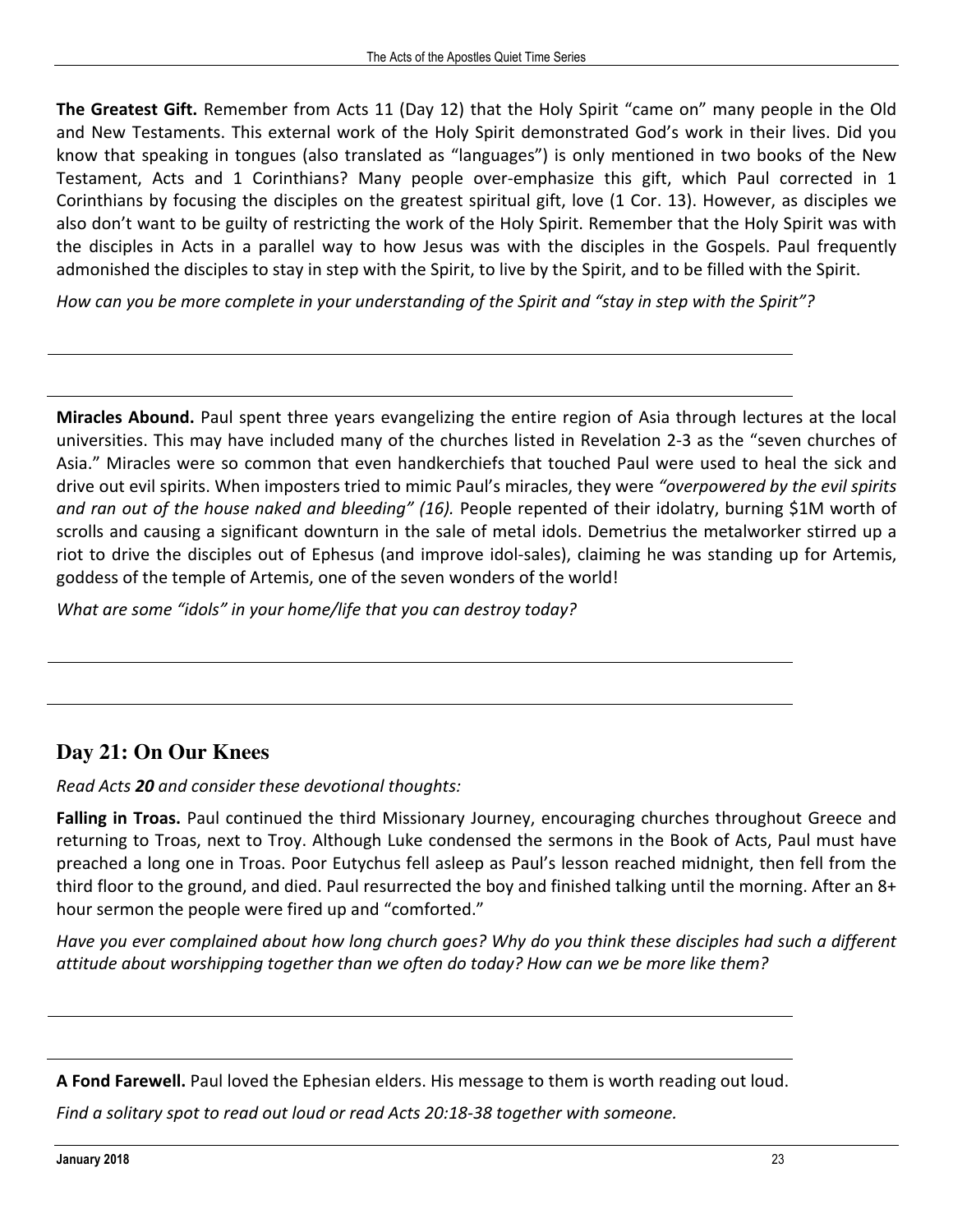What was the role of the Holy Spirit in Paul's description of his ministry?

*What moves you the most about his message?* 

*Close* out today's quiet time on your knees. Pray through Paul's message and seek the Holy Spirit's help in gaining Paul's heart for God and for people.

#### **Day 22: Unity Through Relationships**

*Read Acts* 21 *and consider these devotional thoughts:* 

**Bonds Stronger than Death**. Luke described Paul's journey to Jerusalem with gripping words. After praying with the Ephesian elders in Miletus, they *"tore themselves away from them,"* reflecting the strength of their relationship. Paul and Luke prayed with the disciples in Syria (Tyre), greeted brothers in Ptolemais, and stayed in the home of Philip "the evangelist" in Caesarea. The Caesarean disciples heard the warning from the prophet Agabus and pleaded with Paul not to go to Jerusalem. Paul's response of *"why are you weeping and breaking* my *heart*" further illustrates the depth of the relationships he built.

How are spiritual relationships this deep formed so quickly?

**The Cost of Unity.** Paul shared with the disciples about all of the Gentiles God converted to Christ and, in turn, the disciples in Jerusalem shared about God's work among the Jews. To demonstrate his unity with the Jews, Paul purified himself, even though he didn't need to. Paul not only offered the purification sacrifice (eight pigeons and four lambs – Numbers 6:2-12) but also paid that expense for his companions. They shaved their heads and Paul made every concession he could to appease the Jews without compromising as a Christian, participating in a seven-day purification ceremony he didn't have to participate in.

*What types of sacrifices would be difficult for you to make to stay unified with disciples who have different opinions from you (i.e., opinion matters such as dress, dating, music, politics, etc.)?* 

## *Location and Date: Acts 21*

*AD 57: Paul completed the 3 rd Missionary Journey (AD 57) and headed to Jerusalem.*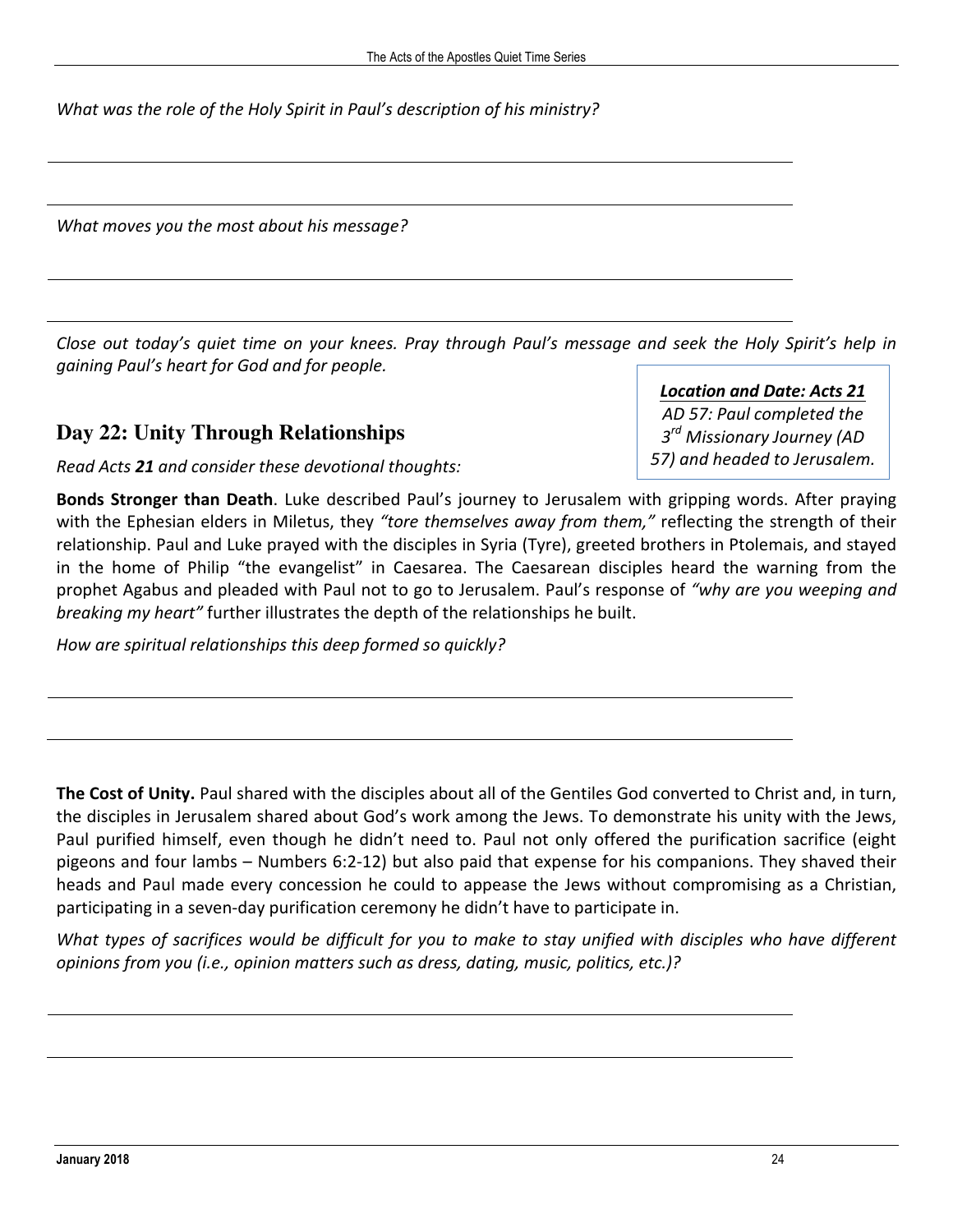**All that Sacrifice for Nothing.** On the seventh day of this purification, some Jews from Asia seized Paul in the Temple and falsely accused him, inciting a riot and beating Paul incessantly. Even though Paul had worked so hard to build unity with the Jews, the non-Christian Jews prevailed in assaulting him. Amidst the chaos, the Romans interceded to carry Paul out of the crowd, bound in chains. When Paul spoke in Greek to the commander, he was able to at least calm the crowd enough to preach a sermon.

Are you willing to strive for unity for the sake of Christ even if it doesn't seem to work? What are your limits *that you need to push through?*

## **Day 23: God-Given Uniqueness**

*Read Acts 22 and consider these devotional thoughts:* 

**Paul's Uniqueness.** After Paul cleared up the misconception that he was an Egyptian rebel, he had an amazing opportunity to address his accusers. Paul's unique background (trained as a Pharisee under Gamaliel) and his ability to speak multiple languages (Greek, Aramaic, etc.) enabled him to relate to people and to share the gospel. 

Sometimes it feels like our uniqueness can make us weird or create hardships that estrange us from others; but God uses your special characteristics to prepare you for your mission.

*What unique talents, experiences, or abilities has God given you that help you relate to others?* 

**Paul's Story.** Paul took the opportunity to share his story. He related to the Jews as a Jew. He used storytelling to draw people in  $-$  as we know today, people are wired to listen to stories. Paul shared the details, the emotions, the surprise, and the enlightenment of his conversion.

*You* have a story. Take some time and write down the details, the emotions, the surprises of your conversion, and what you learned through it all (do this separately from this quiet time packet so that you can easily *reference it).* 

God's Rescue. The Jewish crowd reacted with a furor to Paul's statement that he was called to preach to the Gentiles. He pricked them at their deepest prejudicial point  $-$  they hated the Gentiles. The commander ordered Paul to be taken out and flogged. This time, God spared him. How? By the uniqueness of his birth – he was born a Roman citizen, a rare gift to a native Jew! We never know how God will rescue us or how he will use our unique citizenship, language skills, or experiences.

*How has God uniquely rescued you and uniquely equipped you to serve?*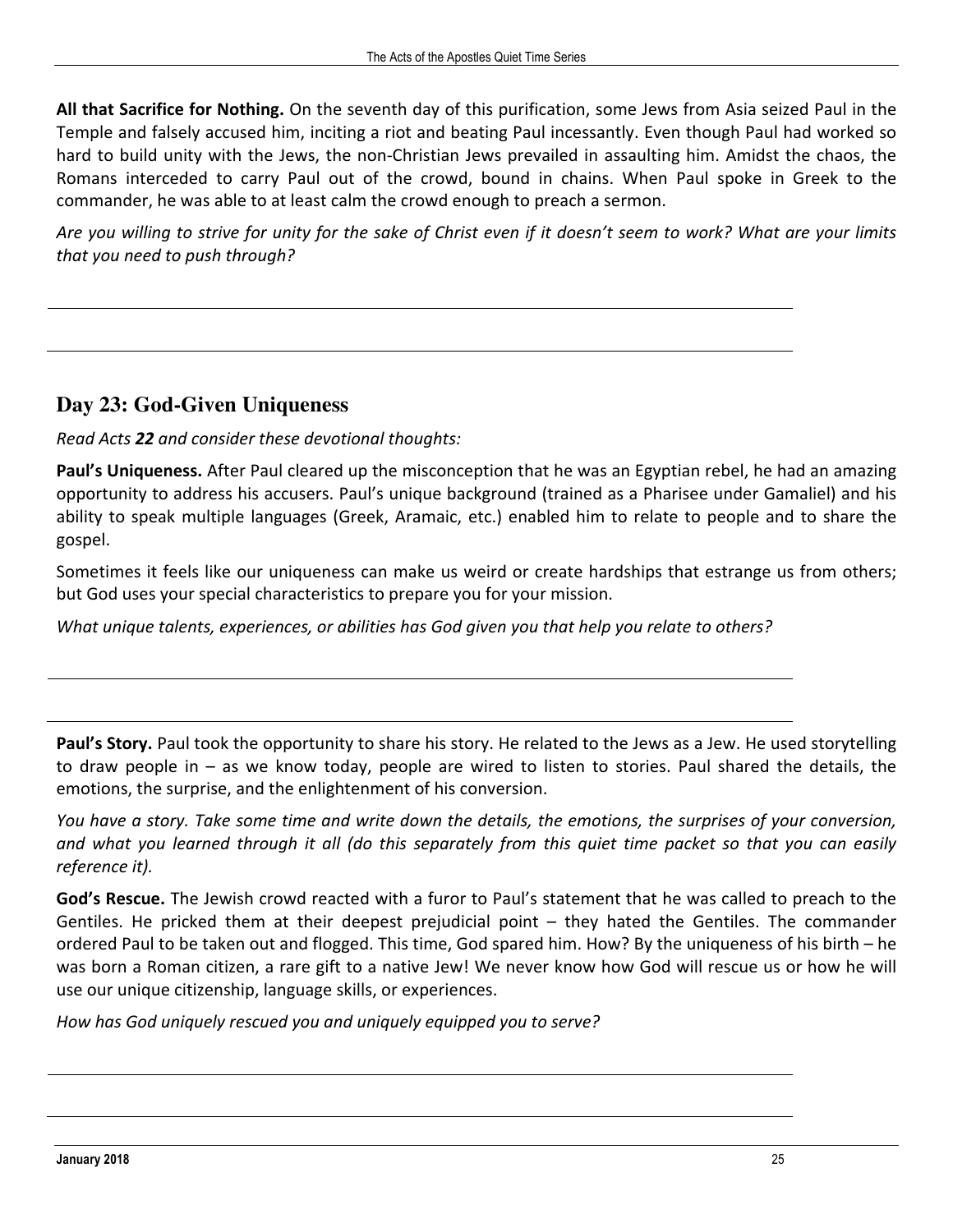## **Day 24: Conscience, Confrontation, and Trouble**

*Read Acts* 23 *and consider these devotional thoughts:* 

A Clear Conscience. Paul stood before the Jewish Sanhedrin (ruling council of about 70 Jewish elders) and declared, "I have fulfilled my duty to God in all good conscience to this day." A good conscience doesn't make you innocent  $(1$  Cor. 4:4), but striving to live by our conscience and then opening up about our struggles does keep us in fellowship with Jesus and the disciples (1 John 1:5-10).

#### *Location and Date: Acts 23*

*AD 57-59: Paul is transferred from Jerusalem to Caesarea, where he will face two governors (Felix – Acts 24 and Festus – Acts 25) and the King (Herod Agrippa – Acts 26), before beginning his journey to Rome.*

*Is* anything bothering your conscience? Pray and decide who you can share your struggles with today.

A Willingness to Confront. Paul confronted the High Priest who ordered Paul struck. After apologizing for overstepping his bounds, Paul craftily engaged the two political divisions of the council (Sadducees and Pharisees) in a philosophical debate, taking the attention off of his case! The ensuing uproar escalated to the point the Romans had to intervene to take Paul away. The Lord stood by Paul's side and comforted him with the reassurance that he will get his opportunity to testify in Rome.

What makes it hard for you to confront sin when you see it? How can you grow in this?

**God Uses Trouble.** God encouraged Paul, *"As you have testified about me in Jerusalem, so you must also testify in Rome."* Paul's mission was clear – God called him to be His witness to the most prominent Jewish and Roman leaders. That must have been an inspiring moment, hearing the voice of God. But Paul was about to hear the voice of man and see the attack of the enemy. His nephew warned him about a plot to kill him, which enabled Paul to escape. God escorted Paul with a Roman guard, a letter to the Governor, and the protection of the Spirit.

*Have* you ever had a time when you felt the mountaintop experience of hearing God's voice or His will in your *life?* 

## **Day 25: Cult Accusations**

*Read Acts* 24 *and consider these devotional thoughts:* 

**Troublemaker, Ringleader, Cult Figure.** The authorities assembled, governor and his legal team, to charge Paul. As happens in most public forums, the politicians spun their arguments to make Paul look extreme, using charged terms such as "troublemaker," "ringleader," and "seditious sect" (v.6, Msg). The world loves to destroy the reputation of the disciples, as they did to Jesus, who said, "If the world hates you, keep in mind *that it hated me first" (John 15:18).* Jesus went so far as to say, "Woe to you when everyone speaks well of you" (Luke 6:26). Words such as "sect" or "cult" originally had neutral connotations, but over the years the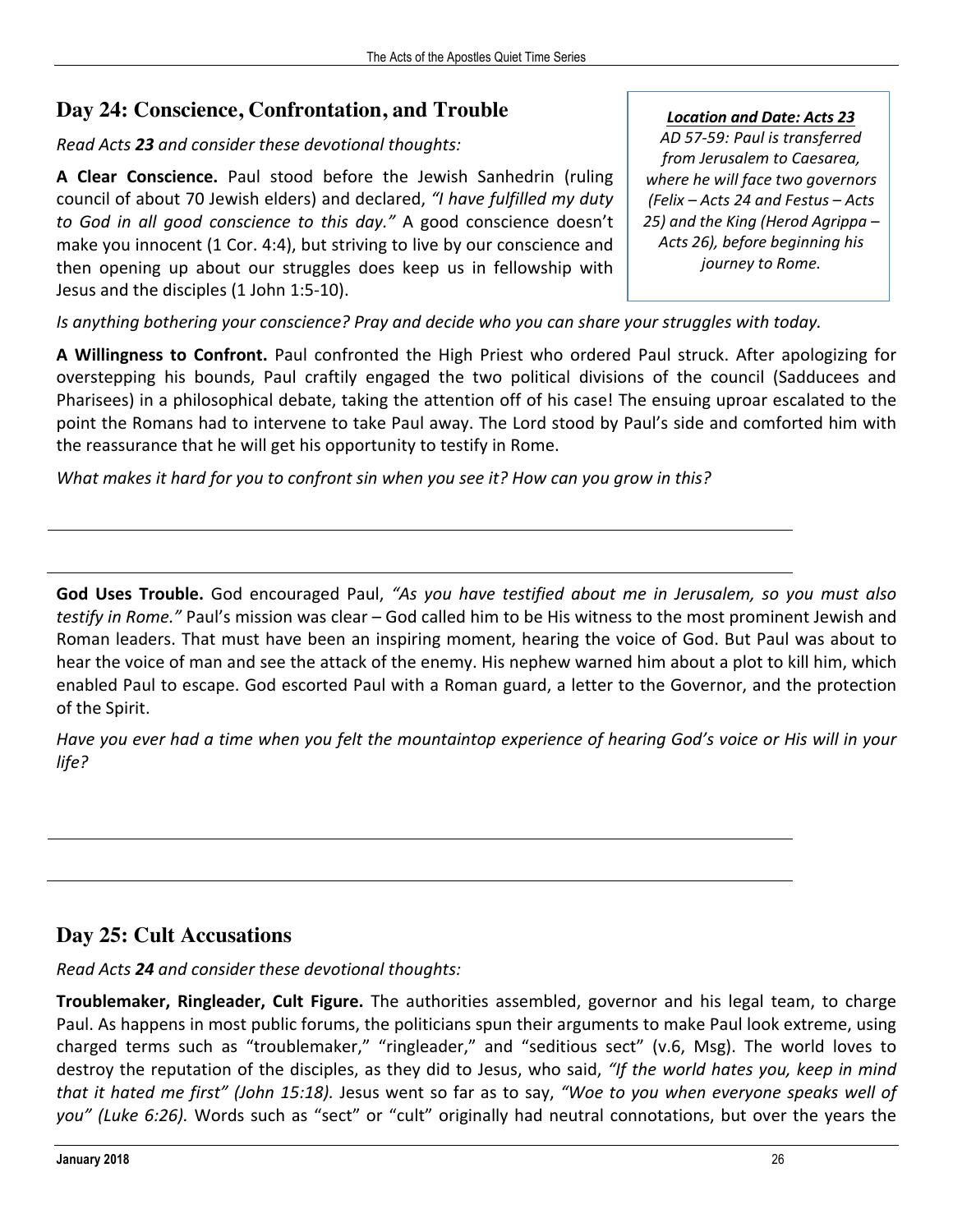terms have become laden with negative overtones meant to disparage and discourage anyone who would choose to associate with that group.

*Have* you ever been troubled that people slander true disciples? Have you been attacked with bizarre accusations? If not, does that concern you since Jesus promised persecution to His followers?

**Convenience Never Comes.** Paul stirred the governor's curiosity. Felix and his wife, Drusilla, spent some time listening to Paul. Paul refused to water down the message, discoursing on "righteousness, self-control, and the *judgment to come"* (25). Fear gripped Felix and he sent Paul away saying, "when I find it convenient, I will send *for you.*" The convenient time never came for Felix to change... two years later a new governor took over.

*This* is a great scripture to share with any friends who put off a decision to change. How can we apply this to ourselves when we hear God's Word challenging us to change but we decide to work on the issue later?

#### **Day 26: True and Reasonable**

*Read Acts* 25-26 *and consider these devotional thoughts:* 

**God's Providence.** The new governor, Festus, listened to the charges from the Jews and held court to hear Paul's defense. Though the Jews plotted to have Paul transferred to Jerusalem and murder him on the way, Paul appealed to Caesar. Every Roman citizen had the right to appeal to Caesar, meaning to escalate from a lower court to a higher court all the way to Rome. Paul's unique status as a Roman citizen afforded him many protections that God used to keep Paul out of danger. God promised that Paul would testify in Rome, and God kept His promise!

In the midst of these accusations, how did God's providence protect Paul? What do you believe about God's *providence in your life?* 

**Get Agrippa.** As soon as King Herod Agrippa came into town (Caesarea), Festus briefed him on Paul's situation. Agrippa welcomed the opportunity to interview Paul (not knowing what he was asking) and asked Paul to defend himself. Paul used the opportunity to share his conversion from Judaism (Luke tells Paul's conversion story in Acts  $9$ , 22, and 26).

*What do you learn from how Paul shared his conversion story (26:4-23)?*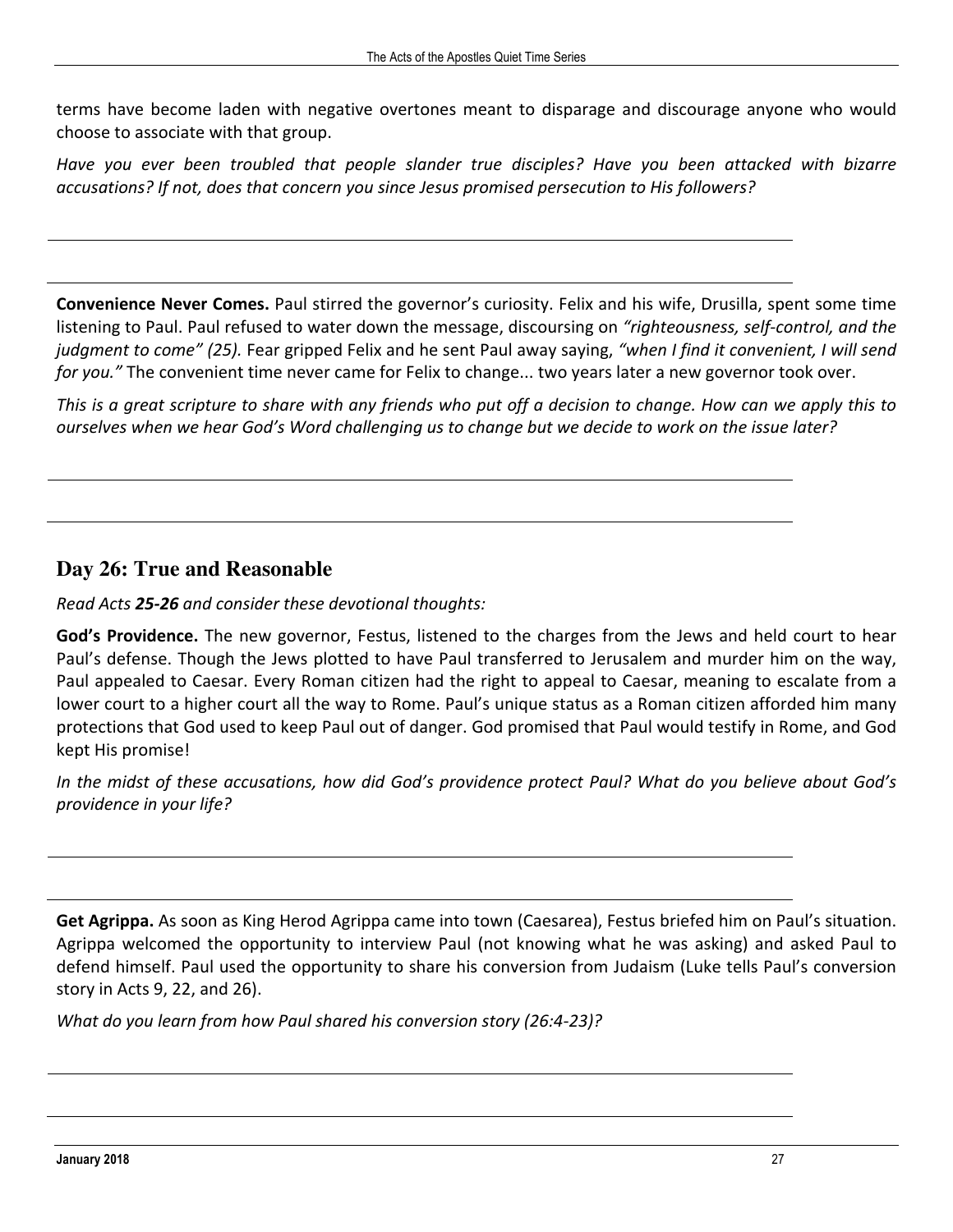**Appeal to Reason.** Paul reached the end of his story and defended himself saying, "What I am saying is true and reasonable" (25). Paul demonstrated his ability to put forth a logical argument about his faith that stood up to the scrutiny of the great minds of his day (and even now after 2,000 years!). Peter challenged all disciples to have the same ability in 1 Peter 3:15-16:

"Always be prepared to give an answer to everyone who asks you to give the reason for the hope that you have. But do this with gentleness and respect, keeping a clear conscience, so that those who speak *maliciously against your good behavior in Christ may be ashamed of their slander."* 

*In* what areas do you need to get questions answered so that you feel confident to explain what you believe *in?* 

## **Day 27: All Roads Led to Rome**

*Read Acts 27 and consider these devotional thoughts:*

**Pax Romana.** The "Roman Peace," a miraculous extended time of peace from about 30 BC through about the third century, enabled the rapid spread of the gospel across the Roman Empire. Consider the timing of Jesus' coming  $-$  a common language (Greek), a single Empire allowing unfettered travel to Roman citizens, improved roads (most built from Rome to other cities), and relative safety under the Roman rule.

#### *Location and Date: Acts 27-28*

*AD 59: Paul the prisoner set sail from Caesarea to Rome at an inopportune time, leading to a lengthy, troubled journey that includes despair at sea and a shipwreck on Malta. He finally landed in Italy almost a year later. Travel in Paul's day included many dangers and perils!*

*How* does God's providence in Rome inspire you that God may be creating a similar impact in your city in India *today?* 

**From Danger to Disaster.** Paul warned the crew that the voyage would be "disastrous and bring great loss to *ship* and cargo, and to our own lives also" (10). These adventures happened after Paul wrote about similar perils in 2 Corinthians 6:23-28 (written in AD 55).

*"I have worked much harder, been in prison more frequently, been flogged more severely, and been*  exposed to death again and again. Five times I received from the Jews the forty lashes minus one. Three times I was beaten with rods, once I was pelted with stones, three times I was shipwrecked, I spent a *night* and a day in the open sea, I have been constantly on the move. I have been in danger from rivers, *in* danger from bandits, in danger from my fellow Jews, in danger from Gentiles; in danger in the city, in danger in the country, in danger at sea; and in danger from false believers. I have labored and toiled and have often gone without sleep; I have known hunger and thirst and have often gone without food; I *have been cold and naked. Besides everything else, I face daily the pressure of my concern for all the churches."*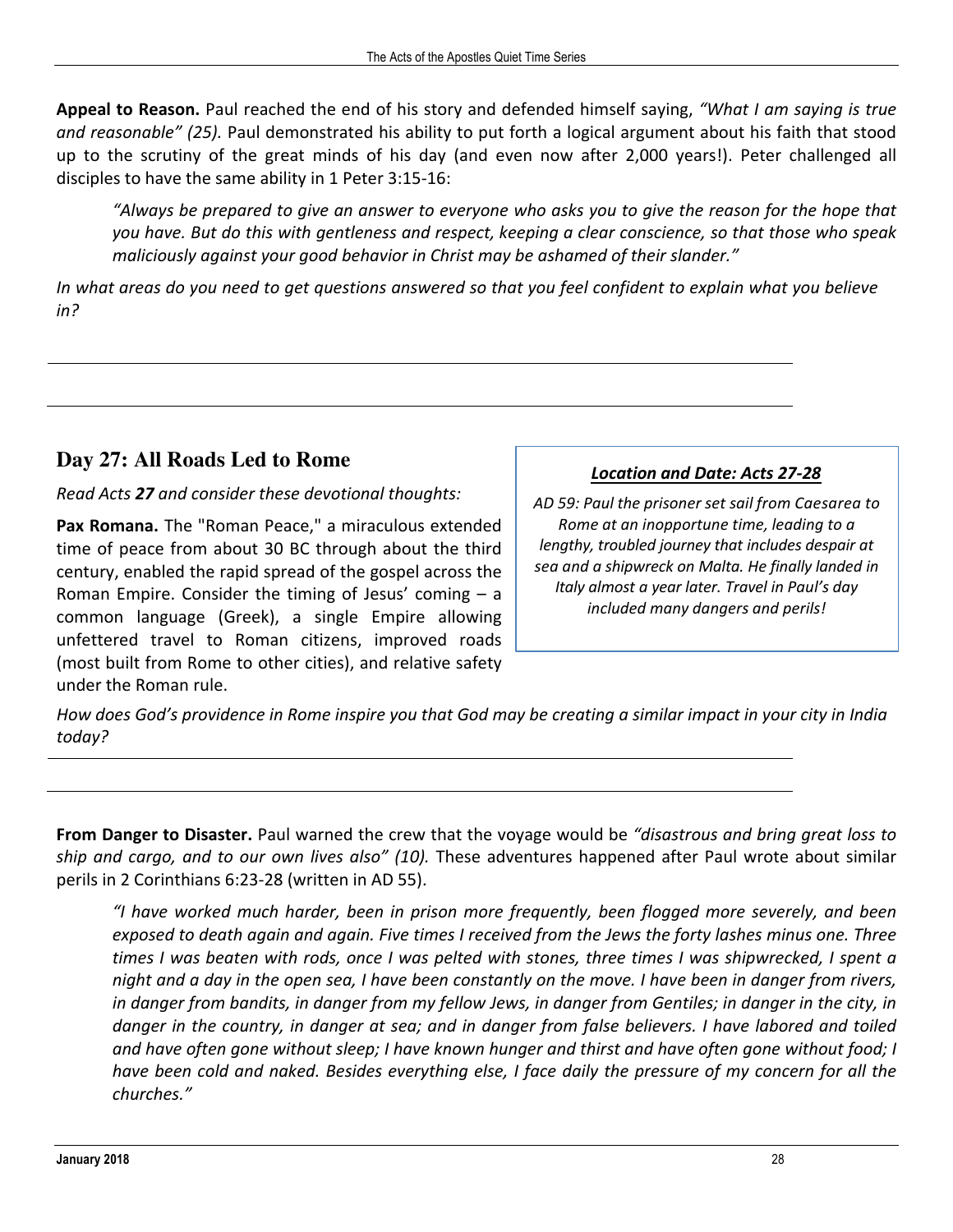*What strikes you the most about Paul's description of his challenges? How does it help you have perspective about living out your faith today?* 

**Told You So.** As things became more and more desperate, Paul (the prisoner) exerted more leadership, saying to the entire crew, "you should have taken my advice." God sent an angel to reinforce Paul's confidence, repeating God's reassurance: "Do not be afraid, Paul. You must stand trial before Caesar; and God has *graciously given you the lives of all who sail with you" (24).* God likes to remind us, just as He reminded Paul many times that He has called us and that we can trust Him:

*9:15-16* But the Lord said to Ananias, "Go! This man [Paul] is my chosen instrument to proclaim my *name to the Gentiles and their kings and to the people of Israel. I* will show him how much he must suffer for my name."

18:9 One night the Lord spoke to Paul in a vision: "Do not be afraid; keep on speaking, do not be silent. For I am with you, and no one is going to attack and harm you, because I have many people in this city."

23:11 The following night the Lord stood near Paul and said, "Take courage! As you have testified about *me in Jerusalem, so you must also testify in Rome."* 

Why does God keep repeating himself to Paul? How do you find that reassuring in your own life?

**No One Lost.** The ship carried 276 passengers, but just as God promised, not a single person was lost as "everyone reached land safely" (44). Despite the dangers, the stubbornness of the (non-Christian) crew, and even the unwillingness to listen to God's warnings, God accomplished His plan in His time. In this case, *All Roads Led to Rome*, because God decided that no matter what direction the ship took, he would guide it to where he wanted it to be.

How does that reassure you that God can bring about His plan in His time in your life?

## **Day 28: The Never-Ending Story**

*Read Acts* 28 *and consider these devotional thoughts:* 

**Nothings Can Stop Paul.** It was now 60 AD. Paul and the 276 passengers abandoned ship during the wreck and washed up on an island called Malta. Finally, they lit a fire and sat down to eat. Then a poisonous viper bit Paul and he died!